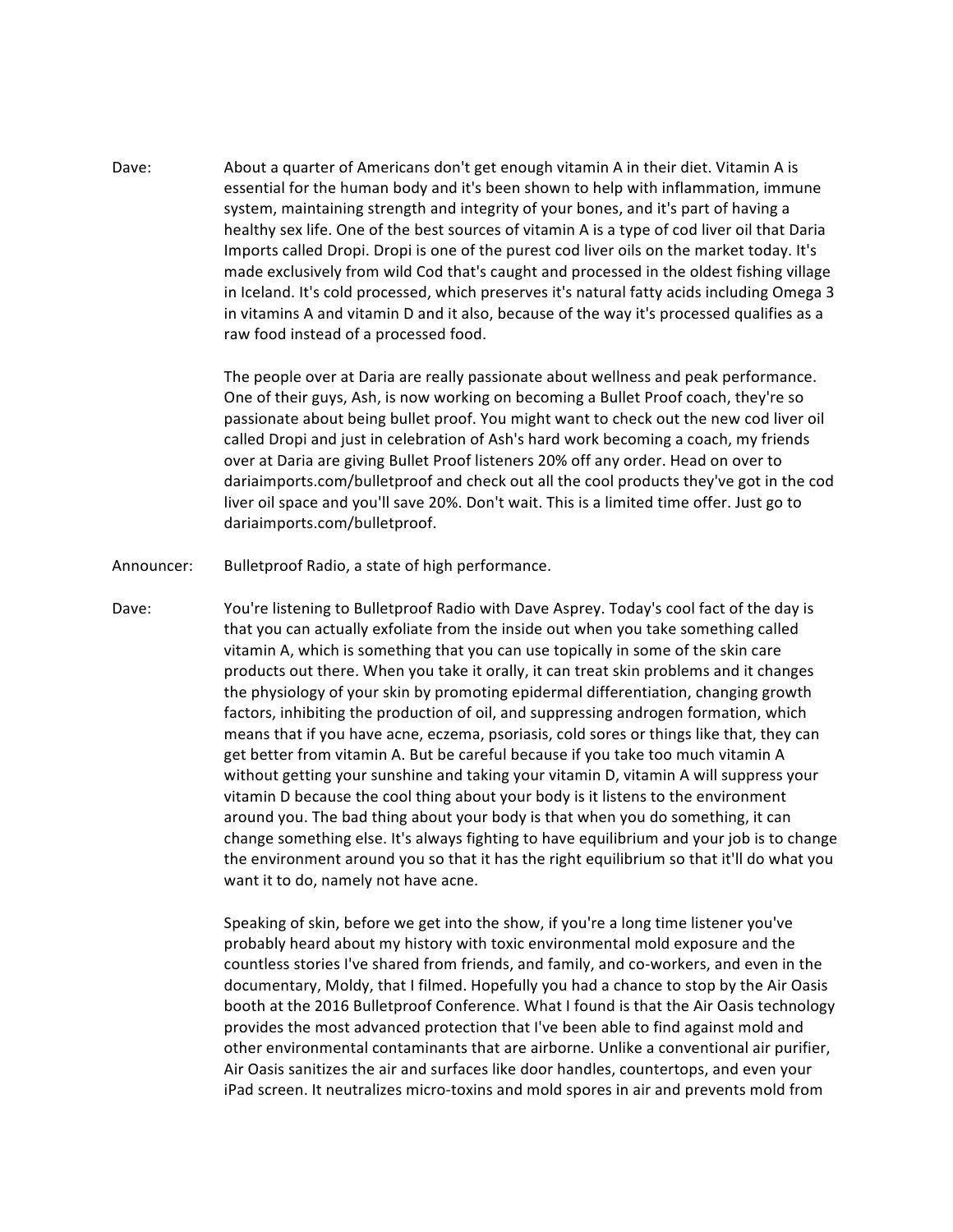replicating on your walls and surfaces and it removes about 99% of air allergens, odors, bacteria, and viruses.

The way it does this is pretty cool. It's based on the NASA technology that was designed for deep space missions. It's compact, it's really low maintenance, and it's energy efficient. There's about 10 years of university lab and field studies backing it up and they currently sanitize 100 million square feet of occupied space including the tallest building in the world, hospitals, and professional sports teams. It's not an ozone generator so you're not breathing ozone, which isn't good for you, although injecting ozone might be. It's made right here in America so you know it's the highest quality. Head on over to airoasis.com/bulletproof20 and you'll get 20% off in a special offer on an indoor air quality test kit. That's airoasis.com/bulletproof20.

If you haven't had a chance to try Bulletproof upgraded collagen protein, you need to give it a try. Here's why. It's a noninflammatory protein that helps your skin, your bones, your hair, your nails. It's one of the most important proteins you can get and it's one that's missing from your diet unless you make bone broth using the recipes that are in Bulletproof the Cookbook. Since even though I'm pretty dark bullet proof, I don't always have a pot of bones simmering at my house because it's actually a lot of work and so is defrosting little cubes of the stuff in my freezer so I just take Bulletproof Collagen Protein, which has no flavor in my Bulletproof Coffee and I put it in my coffee in the morning and bam, I've got 20 grams of the kind of protein that isn't available elsewhere. That's Bulletproof Upgraded Collagen on Bulletproof.com. I would appreciate it if you would check it out if you haven't tried it. You'll feel the difference. It's really cool, joints, hair, and movement; all that kind of stuff.

Since you're already sitting at your computer right now, maybe, or driving and you have iTunes running, if you just go to that thing at the top that says, "Leave a Five Star Review for Dave," and you click that and left a five star review, I would be amazed and grateful for that as well.

Today's guest is a leader in the functional medicine community and like my wife, Dr. Lana, she worked for five years in emergency medicine and training in conventional medicine before cutting over from the dark side. Just kidding. Cutting over to the side where we're looking more at how our body is a system. She's helped a lot of people help reverse autoimmune disease and wrote a New York Times Best Selling Book called The Autoimmune Solution and The Thyroid Connection. If you're listening to this and you're saying, "I don't have auto immunity," I say I don't really know if you know if you have auto immunity and you say, "I don't have a thyroid issue the odds are actually higher that you do have an undiagnosed thyroid issue than that you don't if you're alive. That's why she's on and she's none other than Dr. Amy Myers. Amy, welcome to the show.

- Amy: Hey Dave. Thanks for having me, very excited to be here.
- Dave: Now, I just asserted something kind of big that most people listening, like if odds are higher that they have something going on with their thyroids than not. Do you believe that?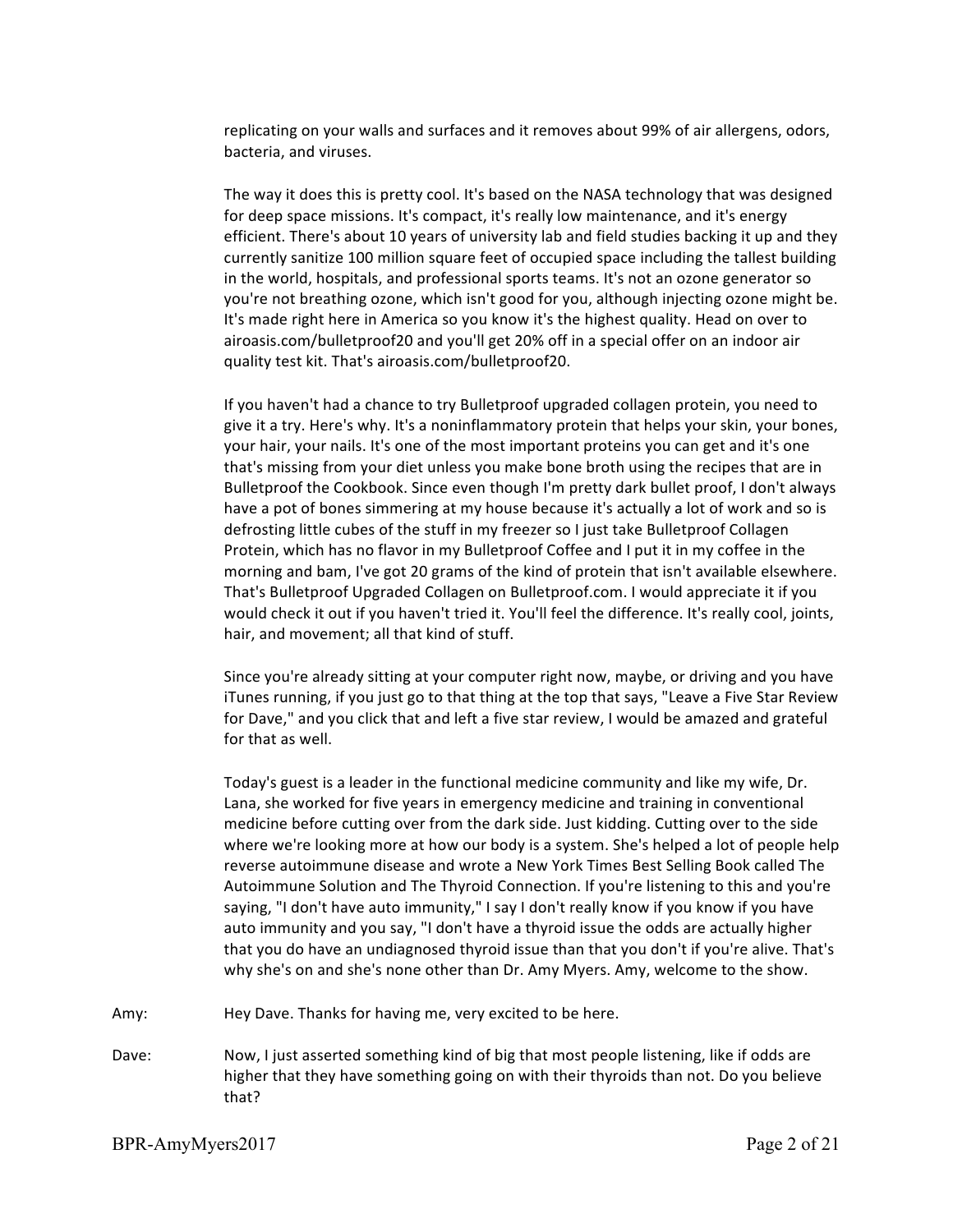- Amy: I do and most thyroid conditions are autoimmune in nature so the two books go hand in hand with one another. Most people with thyroid dysfunction don't actually know that their thyroid dysfunction is autoimmune because their doctor hasn't checked their antibodies. As I write about in the book, many people can have thyroid dysfunction even when their doctor has told them that all of their labs are normal. Of course, I know you've had other guests talking about the thyroid but we can certainly get into all the reasons why that is with the reference ranges being too large, with people not converting to Free T3, with people having high reverse T3's, and all the various reasons of how that can actually happen.
- Dave: A lot of listeners might not know your Free T3 and all that stuff so I'd want to make sure we define all that stuff for them. But even just the concept of autoimmunity is something that all that means is that your immune system is attacking either parts of your body or compounds that your body makes. I did, actually jeez, going back til maybe 26, 27 so that would've been like 15+ years ago, I was diagnosed with Hashimoto's and I still take a small amount of thyroid medication, much less than I used to, although I have no antibodies anymore. I reversed that. The reason we're saying that many people have a problem with thyroid is that the thyroid is an energy thermostat for you, like it basically controls how much energy your mitochondria make.

Speaking of mitochondria, Head Strong is a book about mitochondria. That's why I'm so up to speed on all this and you should go to your favorite online book seller or just go to orderheadstrong.com and I'll send you, if you get this before April 4th, I'll send you a giant coupon for the Bulletproof website. It's a really good thing to check out that book on mitochondria. But since most people are out there and like, "Ah, I feel pretty good," but what you're saying, Amy, is that when someone feels pretty good but not like completely like amazing all the time, that thyroid and your own body's immune reaction to your own thyroid can be a part of the problem?

- Amy: Sure, and one thing that I also like to say, I mean you mentioned that you're on a small amount of thyroid medication. I like to clarify that and call it supplemental thyroid hormone. That's how I refer to it in the book because a lot of people, particularly following you, following me you know, or seeing people reverse disease, they feel like they've failed if they don't get off this medication. When people think of it as supplemental thyroid hormone, that a lot of people with autoimmune dysfunction, particularly thyroid, takes 5-10 years to get diagnosed, six different doctors, they've had this for many years and if they've gotten beyond the inflammatory stage to the damage stage to where they have damaged the tissue, you can't regrow your thyroid tissue, right? You got your autoimmunity under control by getting the antibodies to go away.
- Dave: You just said can't, which is like it's one of the weasel words in the Bulletproof lexicon.

Amy: Well, I have-

Dave: If I inject stem cells and hit it with a laser in a hyperbaric chamber, while spinning around 40 times a second, isn't there some way, like, can't we regrow our thyroid? There's got to be a way.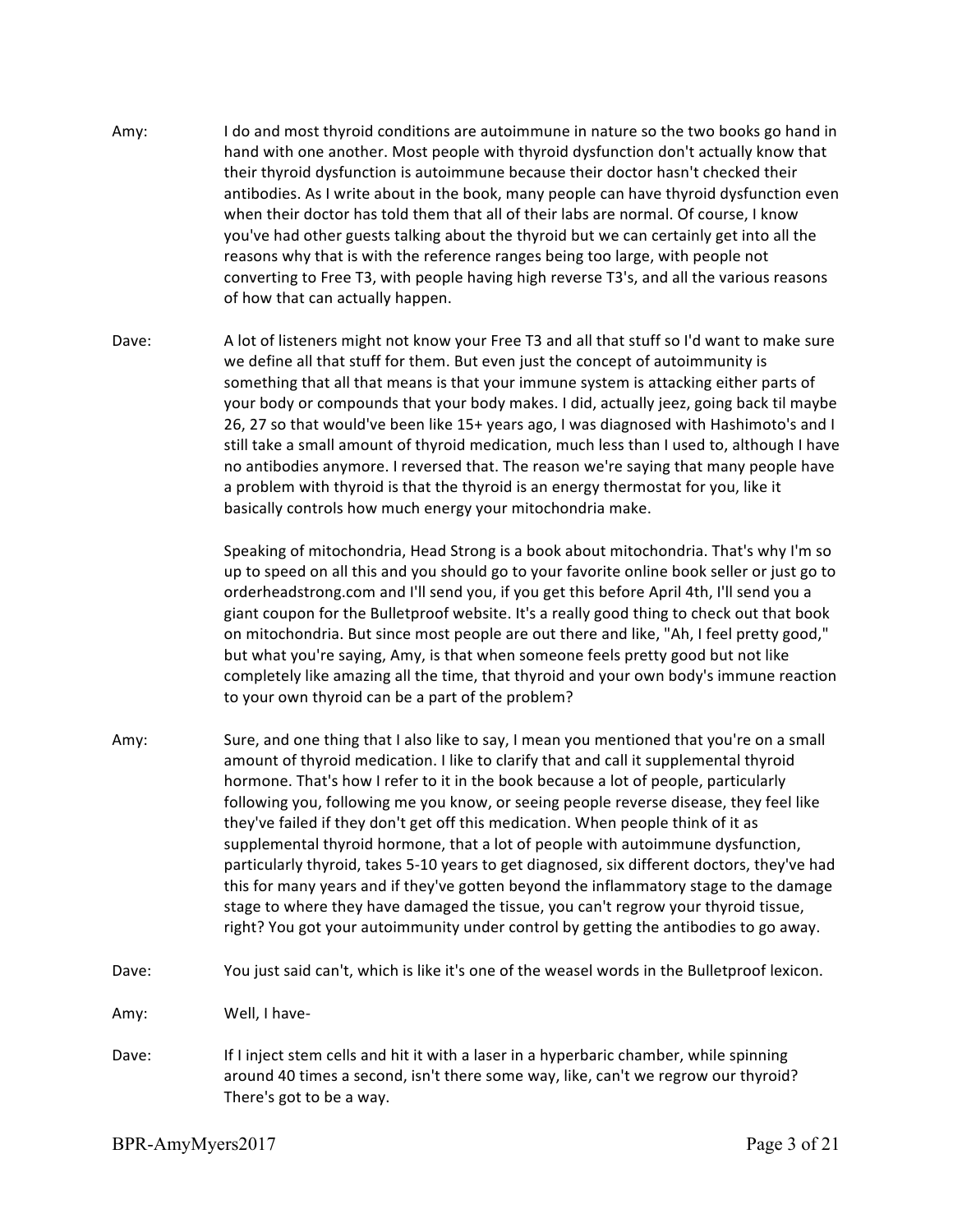| Amy:  | Well, I had Graves disease and before I knew about functional medicine and had mine<br>ablated.                                                                                                                                                                                                                                                                                                                                                                                                                                                                                                                                                                                                                                                                                                                                                                                                                             |
|-------|-----------------------------------------------------------------------------------------------------------------------------------------------------------------------------------------------------------------------------------------------------------------------------------------------------------------------------------------------------------------------------------------------------------------------------------------------------------------------------------------------------------------------------------------------------------------------------------------------------------------------------------------------------------------------------------------------------------------------------------------------------------------------------------------------------------------------------------------------------------------------------------------------------------------------------|
| Dave: | Okay.                                                                                                                                                                                                                                                                                                                                                                                                                                                                                                                                                                                                                                                                                                                                                                                                                                                                                                                       |
| Amy:  | I literally have no thyroid function. Can somebody, you know, sure but also, and maybe<br>many of your listeners are doing things like that. You can see my hyperbaric machine in<br>the back.                                                                                                                                                                                                                                                                                                                                                                                                                                                                                                                                                                                                                                                                                                                              |
| Dave: | Totally.                                                                                                                                                                                                                                                                                                                                                                                                                                                                                                                                                                                                                                                                                                                                                                                                                                                                                                                    |
| Amy:  | But a lot of people don't have that opportunity and so-                                                                                                                                                                                                                                                                                                                                                                                                                                                                                                                                                                                                                                                                                                                                                                                                                                                                     |
| Dave: | You're right.                                                                                                                                                                                                                                                                                                                                                                                                                                                                                                                                                                                                                                                                                                                                                                                                                                                                                                               |
| Amy:  | Even if that was possible, the vast majority of people don't have that accessible to them.<br>I just want listeners to not feel that if they do need to be on some supplemental thyroid<br>hormone that they haven't failed, that, you know-                                                                                                                                                                                                                                                                                                                                                                                                                                                                                                                                                                                                                                                                                |
| Dave: | Yeah.                                                                                                                                                                                                                                                                                                                                                                                                                                                                                                                                                                                                                                                                                                                                                                                                                                                                                                                       |
| Amy:  | That is replacing a certain amount of hormone that your body is missing because of the<br>damage that occurred.                                                                                                                                                                                                                                                                                                                                                                                                                                                                                                                                                                                                                                                                                                                                                                                                             |
| Dave: | Let's face it, if you're over 40, nature wants you to die. I mean, like, "Get out of the way.<br>You already had your babies. They're old enough to reproduce so it's time to clear out<br>the field." I take supplemental testosterone. I've been really open about that for years<br>because my levels were too low. When I'm 140, I'm planning to live to at least 180, so<br>when I'm 140 I'm pretty sure that any hormone, including ones we probably have that<br>we haven't identified yet, that is low, I will be completely using. I'll be dialing it in.<br>There's nothing that's about surrender or weakness. That says you're taking control of<br>your body's hormone levels. It's a very different perspective that says, "If my body isn't<br>making the hormones of a 25 year old even though I'm 45, therefore something's wrong<br>with me." Yeah, there's something wrong with you. You're getting old- |
| Amy:  | Right.                                                                                                                                                                                                                                                                                                                                                                                                                                                                                                                                                                                                                                                                                                                                                                                                                                                                                                                      |
| Dave: | And you didn't do anything about it. That's what's wrong with you. I'm a little, maybe<br>over pretending-                                                                                                                                                                                                                                                                                                                                                                                                                                                                                                                                                                                                                                                                                                                                                                                                                  |
| Amy:  | No, for sure.                                                                                                                                                                                                                                                                                                                                                                                                                                                                                                                                                                                                                                                                                                                                                                                                                                                                                                               |
| Dave: | That's what I believe.                                                                                                                                                                                                                                                                                                                                                                                                                                                                                                                                                                                                                                                                                                                                                                                                                                                                                                      |
| Amy:  | Right but I mean replacing it to 20 is a different thing than just replacing it and then we<br>have people who've completely burned out their adrenals and everything and they're                                                                                                                                                                                                                                                                                                                                                                                                                                                                                                                                                                                                                                                                                                                                           |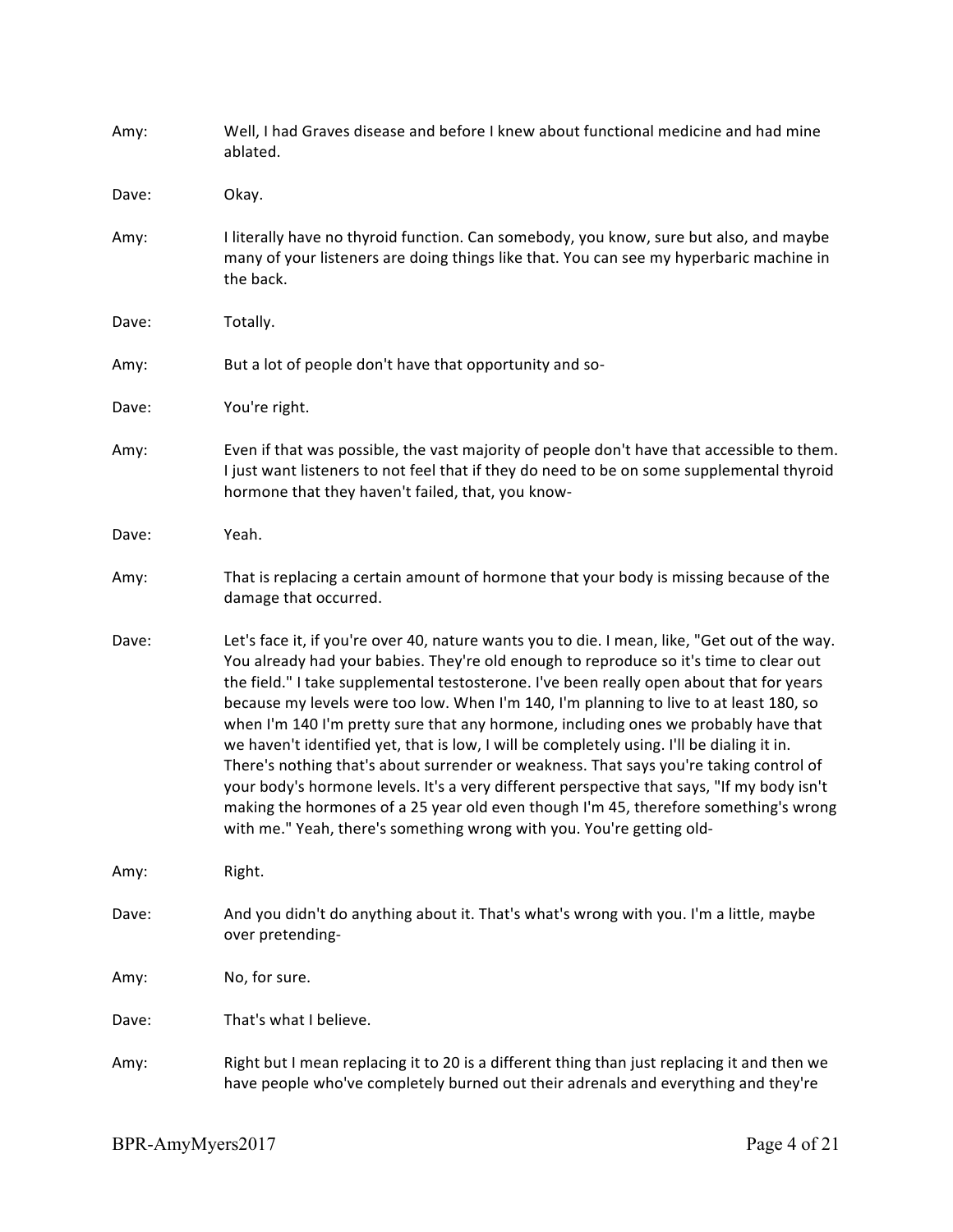just burning the candles at both ends and always trying to find the root cause of what's going on. Dave: You talked about having a hyperbaric chamber and having had Graves disease. Why did you get Graves disease? Amy: Why did I get Graves disease? Well, I talk about in both books kind of five factors that I believe lead to pretty much all chronic disease and I pretty much had them all. I was a vegetarian for 27 years. I was in the Peace Core so I had SIBO and Candida. I was in the Peace Core and every Wednesday was shot day. I'm MTHFR Homozygous so I had lots of mercury overload and I'd spent time in China. Dave: We've got to pause for a second there. Amy: Okay. Dave: MTHFR Homozygous is actually not something that lives under a rock and bites you, if you haven't heard it. What that means and this is something where probably what, I'd say a third of people listening have genetic shifts that mean that they don't process some compounds the way others do like folic acid for instance. We just launched a Bulletproof Methyl Folate supplement that we're manufacturing, which everyone can use instead of something that poisons third of us and the other two-thirds can use. Amy: Can use it, yeah. Dave: If you're like you, or me, or like a lot of people listening, some environmental things just jack you up kind of permanently. You had that and you were getting shots every week because of your Peace Core stuff. Amy: Right. Dave: Okay so those are some pretty big things and those shots do affect you. If people say vaccines don't affect you, my wife had to take a semester off her internship. She was going to do Doctors Without Borders in the Himalayan Rescue Association stuff and when she got all the injections they required, her brain went away. Literally she couldn't work in the ER for quite a while because of brain swelling from these. Yeah, vaccines, some of them are useful but good God. Amy: Yeah. Dave: That was big. Amy: I look at diet so I was a vegetarian. Dave: Yeah.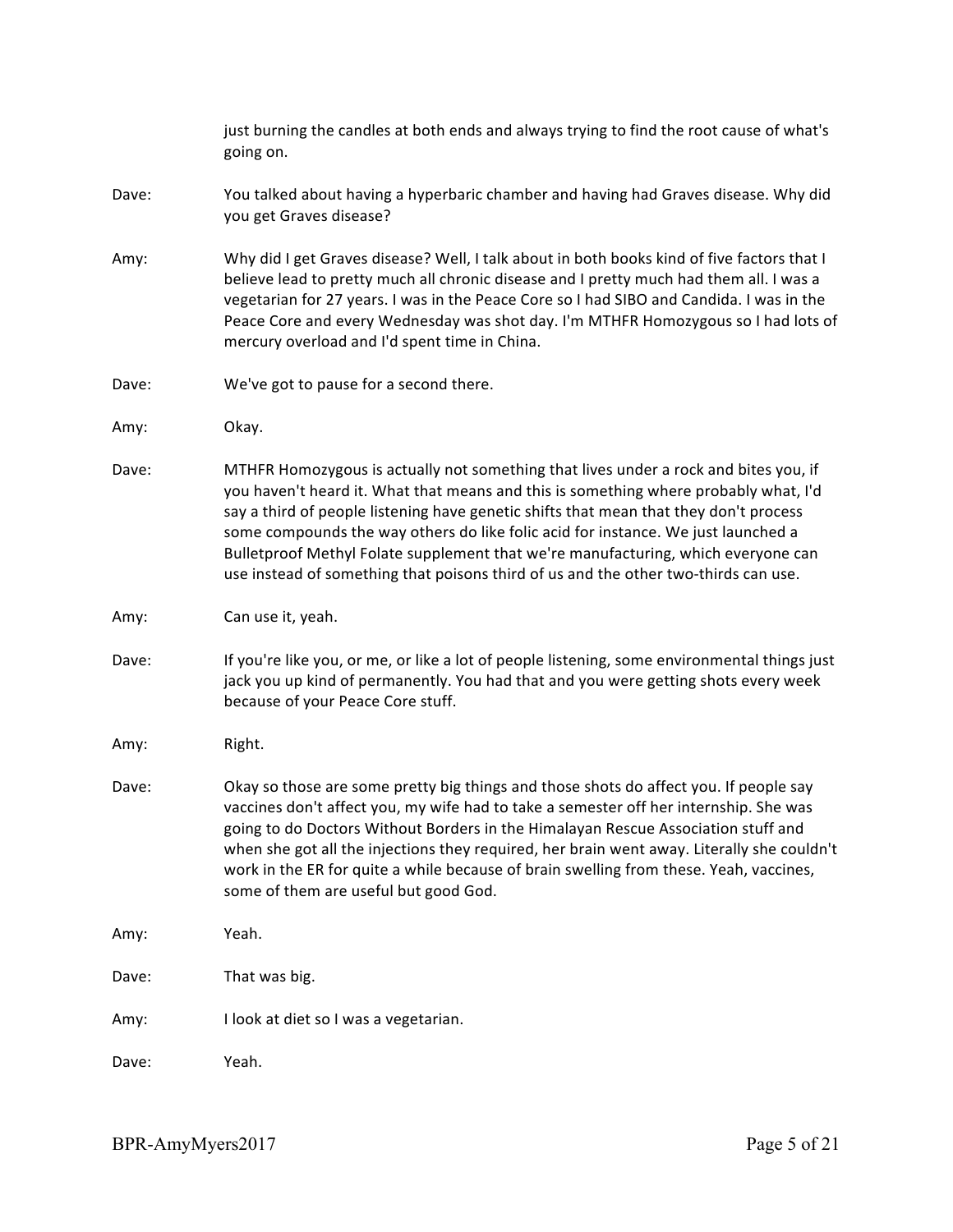- Amy: I was eating a lot of gluten. I'm gluten intolerant. I look at leaky gut. I had leaky gut from Candida, and SIBO, and toxins, infections, Epstein-Barr, a variety of other viruses.
- Dave: You were trashed. Wow.
- Amy: Then stress. My mother had passed away the year before I got Graves disease. I came back from the Peace Core, was readjusting, taking all my post-vac, premed classes and then my mother passed away very unexpectedly from pancreatic cancer so I had like kind of the perfect storm of everything of how I think that I got Graves disease. There was an uncle who'd had diabetes type 1 so there was some history of autoimmunity on my dad's side but no first degree relative with autoimmunity.
- Dave: Talk about Graves disease just to let people-
- Amy: Sure.
- Dave: Who don't know what it is know what happened.
- Amy: Yeah, sure.
- Dave: By the way, I love this level of detail because this is why you know what you know because you lived it, not because you sat behind a double blind study-
- Amy: Right.
- Dave: And decided and judged. But anyway, what is Graves disease?
- Amy: Well, I think that's one of the reasons why patients, when they come to me, really feel comfortable because I've experienced it. I've been trained as a conventional physician. I've been trained in functional medicine and I've personally experienced all of this. There's very little somebody sitting across the table from me that I haven't experienced and you can see by seeing my infrared sauna and my hyperbaric that I practice what I preach in living the lifestyle. Graves disease, most people are more familiar with Hashimoto's, which is what you said you had, which is, well it can go hyper and hypo but ultimately a burnout of the thyroid where you end up with a lower metabolism and hypothyroidism. Mine was hyperthyroidism. The autoimmune form is Graves so I was having, my second year of medical school, panic attacks, insomnia. I eventually had a hand tremor. My leg muscles were so weak that I was holding the banisters going down the stairs.

Of course I get the doctor finally and she says to me, "Oh, it's medical school stress. You just think you're a medical school student learning everything that we're teaching in med school," and I knew that there was something really wrong with me. But it's the opposite of the hypothyroidism. Everything revs up, which is what all my symptoms were, anxiety, panic attacks, insomnia, weight loss, tremor, fast heart rate. In conventional medicine as opposed to Hashimoto's in conventional medicine, "the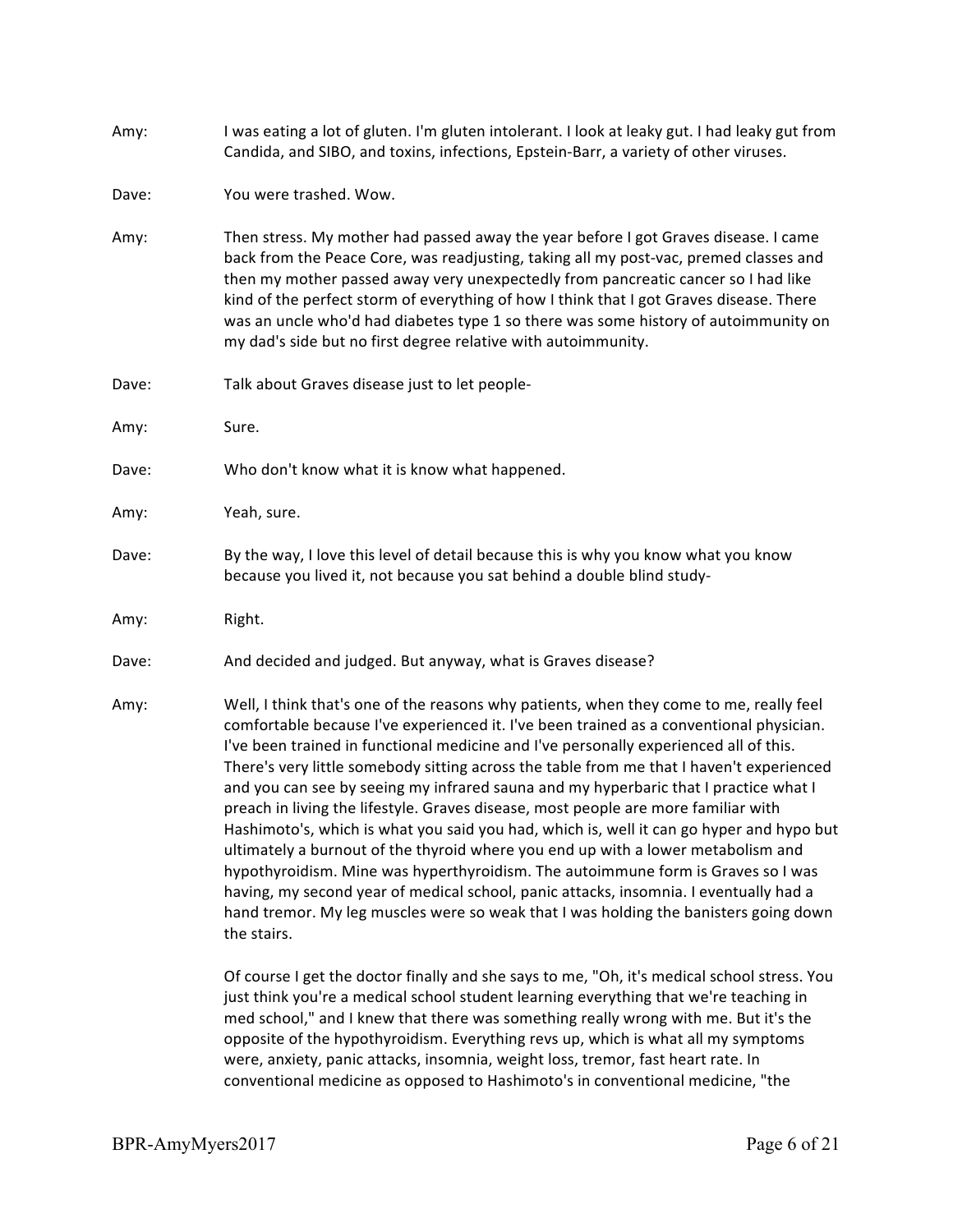treatment" is the same. They give you supplemental thyroid hormone, right? But in conventional medicine with Graves, it is medication to shut down-

## Dave: Okay.

Amy: The production of your thyroid hormone, PTU is what I took, to blow your thyroid up like Hiroshima or to surgically remove it. I actually went into medical school know I would do what I'm doing but I didn't know how to get there. My father was a Professor of International Studies with China being his specialty so I went back to my roots of Chinese medicine. That didn't work for me. I then tried the PTU and I got toxic hepatitis so within about a month I was feeling even worse. My liver enzymes were very elevated and so I had to get off the medication right away. The internet was just coming about. I spent a lot of time researching for alternatives and couldn't find any and ultimately had my thyroid ablated with the radioactive iodine so I don't have a thyroid now.

> Then eventually met Mark Hyman and found functional medicine and kind of realized that even though conventional medicine solved my disease so to speak by blowing up my thyroid, if I never really got down to those root causes, I was leaving myself wide open to some other form of autoimmunity. You're three times more likely to get another autoimmune disease once you already have one and if I didn't deal with my diet, and my leaky gut, and all those heavy metals and toxins, and infections, and stress that I was just leaving myself open to something else. I then really spent the next several years diving into myself and then eventually opened my own functional medicine clinic working with people from all over the world with autoimmunity and thyroid dysfunction.

- Dave: It's an impressive path you've gone down and you mentioned Peace Core and vegetarian and you didn't say parasites. People eat a lot of vegetables. Actually vegetables are a bigger way of getting parasites actually, at least if they're raw vegetables, than eating meat, which is a surprise to a lot of people. But did you ever look at parasites from all that Peace Core time?
- Amy: I did and it's so surprising. I mean, I totally was for sure thought I was going to have a parasite. I've done so many stool tests. No parasites. In fact I'm now taking the parasite treatment to try to help bolster my immune system, the HDC treatment.

Dave: HDC, it's cool.

Amy: Yeah, from Sidney Baker but no I didn't. It's like totally surprising. I had SIBO of course because I was eating lots of grains, and legumes, and carbs and I had Candida but on no stool test did I have parasites.

Dave: Wow.

Amy: I know, pretty incredible.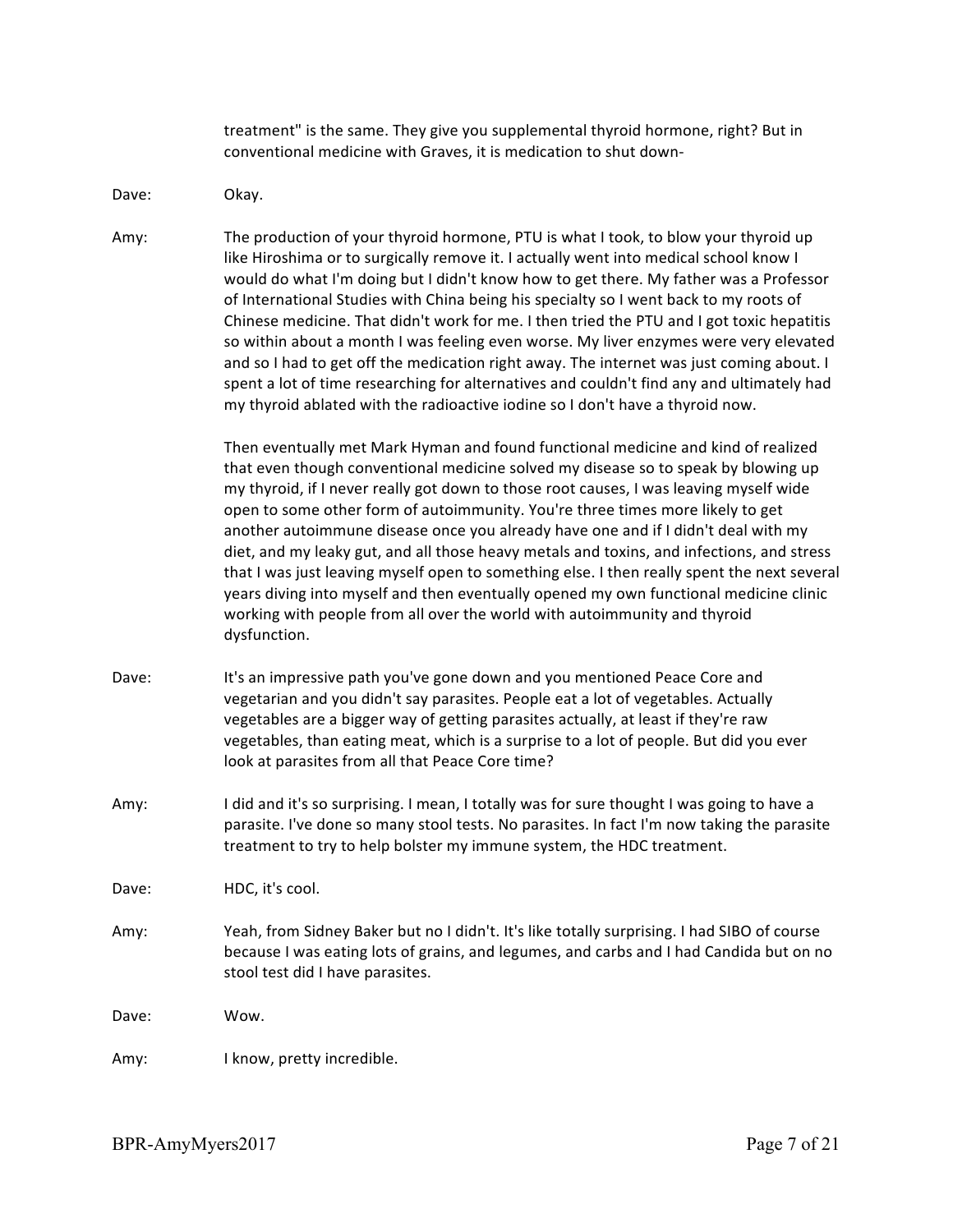| Dave: | I had a brain eating amoeba that I just got rid of two weeks ago. That was really<br>irritating. Fortunately-                                                                                              |
|-------|------------------------------------------------------------------------------------------------------------------------------------------------------------------------------------------------------------|
| Amy:  | Sure.                                                                                                                                                                                                      |
| Dave: | Because I have a highly resilient fault tolerant system at this point, it was unable to<br>penetrate my gut lining and move into my brain, which would have-                                               |
| Amy:  | Well, that's good.                                                                                                                                                                                         |
| Dave: | Really, really pissed me off.                                                                                                                                                                              |
| Amy:  | That would have sucked, yeah.                                                                                                                                                                              |
| Dave: | I had it for four months with all sorts of GI symptoms but my immune system-                                                                                                                               |
| Amy:  | Wait, how'd you get it, from vegetables?                                                                                                                                                                   |
| Dave: | At a restaurant in Phoenix probably from vegetables.                                                                                                                                                       |
| Amy:  | Yeah.                                                                                                                                                                                                      |
| Dave: | It was someone from a third world country probably just working without clean hands.                                                                                                                       |
| Amy:  | Right.                                                                                                                                                                                                     |
| Dave: | They're not really sure but it was actually pretty darn disruptive to have something like<br>that. I do see a lot of people who go down this path, they get a blastocysts or they get<br>another parasite. |
| Amy:  | Absolutely.                                                                                                                                                                                                |
| Dave: | But you didn't even though you really had like-                                                                                                                                                            |
| Amy:  | Yeah.                                                                                                                                                                                                      |
| Dave: | All of the warning signs for parasites. You also mentioned toxic mold.                                                                                                                                     |
| Amy:  | Yeah.                                                                                                                                                                                                      |
| Dave: | What's your experience there?                                                                                                                                                                              |
| Amy:  | Well, I think I've been exposed to mold my entire life. I grew up in New Orleans, old, you<br>know-                                                                                                        |
| Dave: | Yeah, that's one of the-                                                                                                                                                                                   |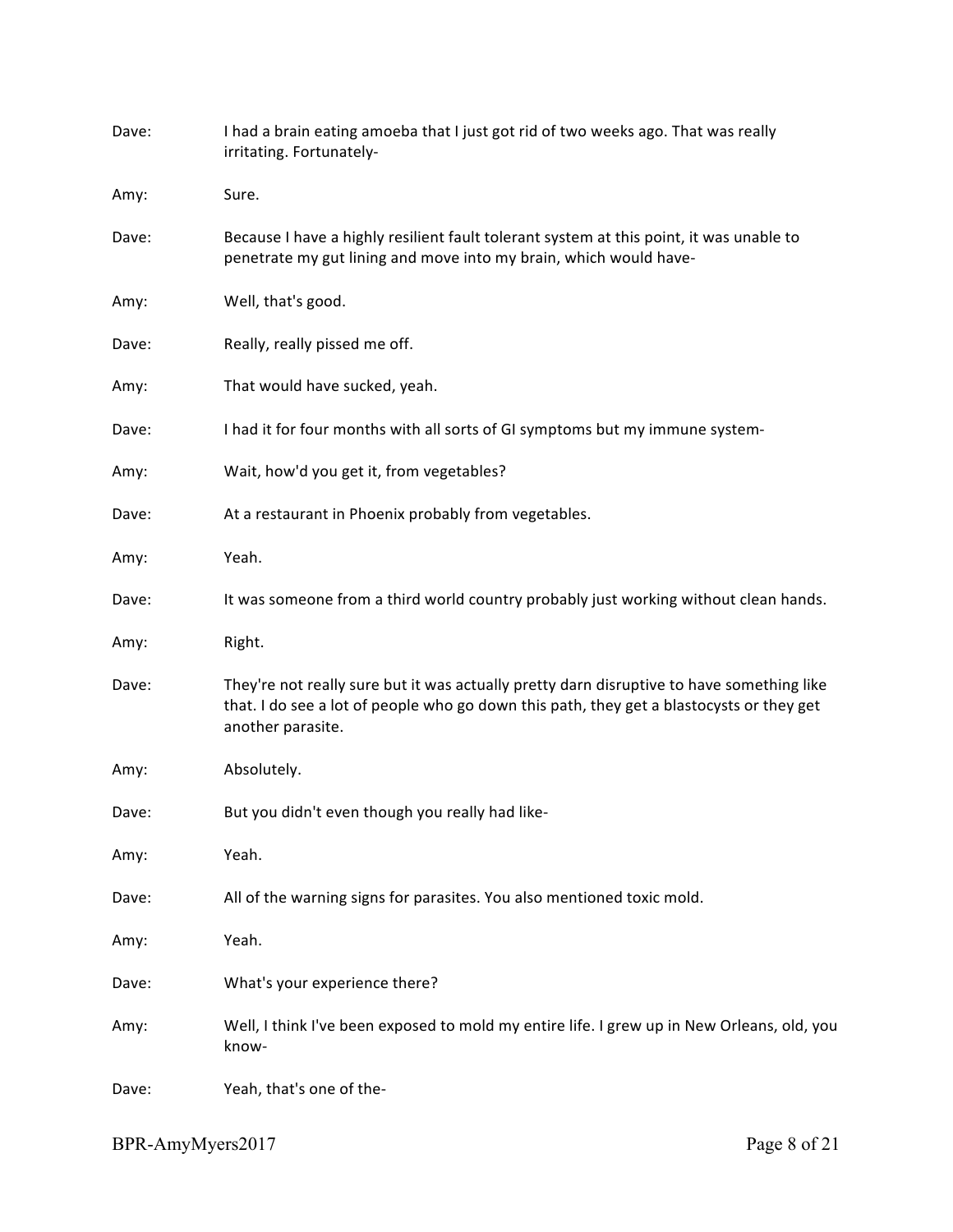- Amy: 100 year old houses, all kinds of stuff. Yeah, for sure.
- Dave: One of the moldiest cities in North America, right?
- Amy: Yeah, I'm pretty sure that Austin has it beat but New Orleans is definitely up there. I've lived in only moldy places but I didn't realize. I mean, where it tipped my immune system was about four years ago in an office. It was in Austin. In a little house was my first office and there was a rainstorm and it was very clear that it kicked something up because several of us were starting to have symptoms. That was my first foray into it and it was very interesting. I used to think, if something wasn't this sort of set of diet, leaky gut, infections, I definitely thought everything was heavy metals. Then once I got exposed to toxic mold and got into that world, I now see so much. Of course now I've also learned about Lyme as well and it's amazing just how prevalent, well, the two overlap but how much Lyme and toxic mold there is that I see in my clinic in all of those people who are just not getting diagnosed.

Then got, really in the midst of writing my second book, The Thyroid Connection, was having, just I, probably like you, I check- I'm like a kid in a candy store. I have a lab in my office and so I check labs all the time and so I was seeing some autoimmune markers creeping up. I thought, "This is really weird because I'm doing everything like to a tee. This doesn't make sense. I had gotten married, and moved into my husband's house, and it was new, and so it was off gassing and I thought it was that, and the stress, and the first book coming out. You know you always kind of think, "Oh, it's this or it's that." Finally there's a woman that can feel mold anywhere. I had her come over to the house and she literally nearly died. It was so bad. In the midst of my book I just jumped out of the house and got in an apartment. This year I've been in eight different apartments trying to find somewhere safe to live in Austin.

- Dave: Austin does have a problem because it's so humid.
- Amy: Huge.
- Dave: Any time indoor humidity gets too high or sometimes too low, you can get a mold problem. By the way-
- Amy: They're building so much so quickly here and wrapping everything.
- Dave: Yeah. For listeners, if you haven't seen Moldy, the documentary I made, I spent a couple hundred thousand dollars our of my own pocket to make a documentary about toxic mold. It's at moldymovie.com and the reason I did that is this stuff trashed my biology and roughly 28% of the population has genes where mold will cause almost permanent changes including Hashimoto's is directly linked. It's not the only cause but a direct cause of Hashimoto's, as well as adrenal dysfunction, is toxic mold. The worst exposure is in the environment when you breathe it. When you eat toxic molds, I.e. one of the reasons I go after moldy coffee is when I am exposed to coffee with mold in it, it knocks me out because my immune system is ready, it's alert for the stuff so I had to give up coffee for five years before I invented mold-free coffee that now is very well know. The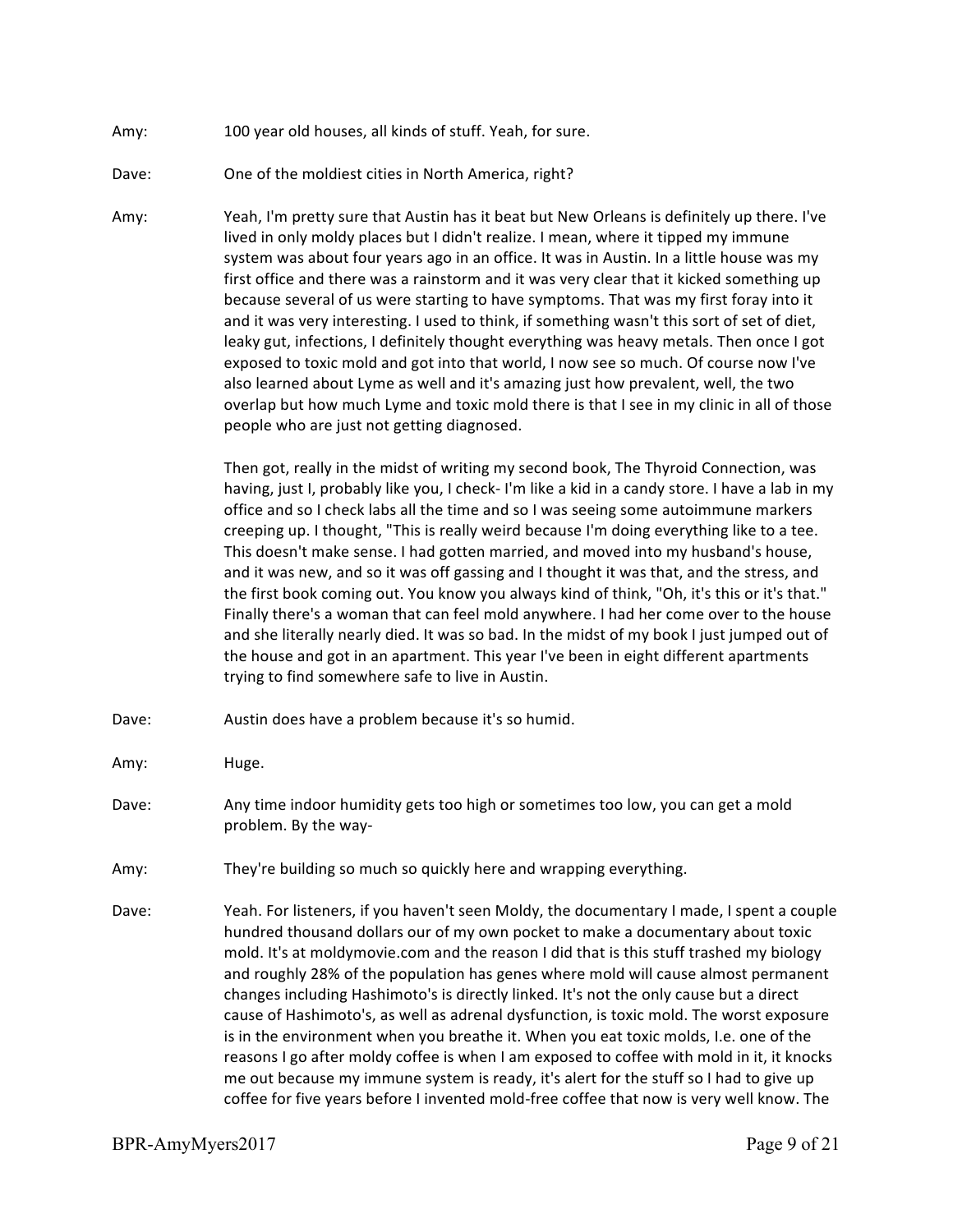|       | Bulletproof coffee, people can drink it who can't drink normal coffee sometimes<br>because I don't get the jitters and the shakes that came from the moldy stuff.                                                                                                                                                                                                                                                                                                                                                                                                                                                                                                                                                                                                                                                                                |
|-------|--------------------------------------------------------------------------------------------------------------------------------------------------------------------------------------------------------------------------------------------------------------------------------------------------------------------------------------------------------------------------------------------------------------------------------------------------------------------------------------------------------------------------------------------------------------------------------------------------------------------------------------------------------------------------------------------------------------------------------------------------------------------------------------------------------------------------------------------------|
| Amy:  | I see it with all kinds of autoimmune conditions.                                                                                                                                                                                                                                                                                                                                                                                                                                                                                                                                                                                                                                                                                                                                                                                                |
| Dave: | You do? Okay.                                                                                                                                                                                                                                                                                                                                                                                                                                                                                                                                                                                                                                                                                                                                                                                                                                    |
| Amy:  | There is a link but yeah, all kinds of autoimmune conditions, particularly a lot of the<br>neurological autoimmune conditions.                                                                                                                                                                                                                                                                                                                                                                                                                                                                                                                                                                                                                                                                                                                   |
| Dave: | It'll trigger the demyelination of the nerves so the nerves lose their insulation, which is<br>tied to MS and Parkinson's. One of the more interesting studies, since we're talking<br>about autoimmunity, and mold, and because you are someone who's had mold just like<br>me, and if you're listener's going, "This doesn't apply to me," guys, watch Moldy, the<br>documentary. I've got Daniel Amen, Mark Hyman. These are big physicians who've done<br>this, talking about how this is one of the most important problems out there and also-                                                                                                                                                                                                                                                                                             |
| Amy:  | It's huge.                                                                                                                                                                                                                                                                                                                                                                                                                                                                                                                                                                                                                                                                                                                                                                                                                                       |
| Dave: | At least half and one of the experts in the movie who does mold inspections for a living<br>says 70% of structures have water damage so think about it like this. You may have a<br>thyroid problem. You may just not be at the top of your game but you're doing pretty<br>good. If there's a water stain on your ceiling, you have this whole new level of<br>performance that you can unlock just by getting the crap out of your environment. It's<br>like kryptonite that will grow when it's too wet in your house.                                                                                                                                                                                                                                                                                                                        |
| Amy:  | There's so many people, I mean it's just like people with Lyme, 90% or more of the<br>people that I find have Lyme don't remember the tick bite.                                                                                                                                                                                                                                                                                                                                                                                                                                                                                                                                                                                                                                                                                                 |
| Dave: | Yeah.                                                                                                                                                                                                                                                                                                                                                                                                                                                                                                                                                                                                                                                                                                                                                                                                                                            |
| Amy:  | There's so many people who don't have the stain on their ceiling. there's so many<br>people who had, I mean, I actually was just at a friends house and I could tell it was<br>molding and was asking. We started talking about something and I was asking, "Well,<br>have you ever had any leaks," and they say, "No." Then later they're talking about how<br>right before they moved into the house, the plumber came and did a test to the water<br>and all was fine. Then they came back the next morning and there was two inches of<br>water in the entire house but people don't make the correlation of a leak. They think,<br>did something from the roof leak? People don't. It's just amazing the number of people<br>that I ask and I really have to dig down to ask very specific questions for them to<br>understand what I mean. |
| Dave: | One of the things that I often wonder, most of my hormone levels have been off since<br>my mid twenties and there are a couple studies that show environmental mold can<br>cause autoimmune hypopituitarism and your pituitary gland controls most hormones,<br>including thyroid, adrenals, your sex hormones. We actually know which part of the<br>pituitary gland will be attacked by our immune system if you're exposed to which                                                                                                                                                                                                                                                                                                                                                                                                           |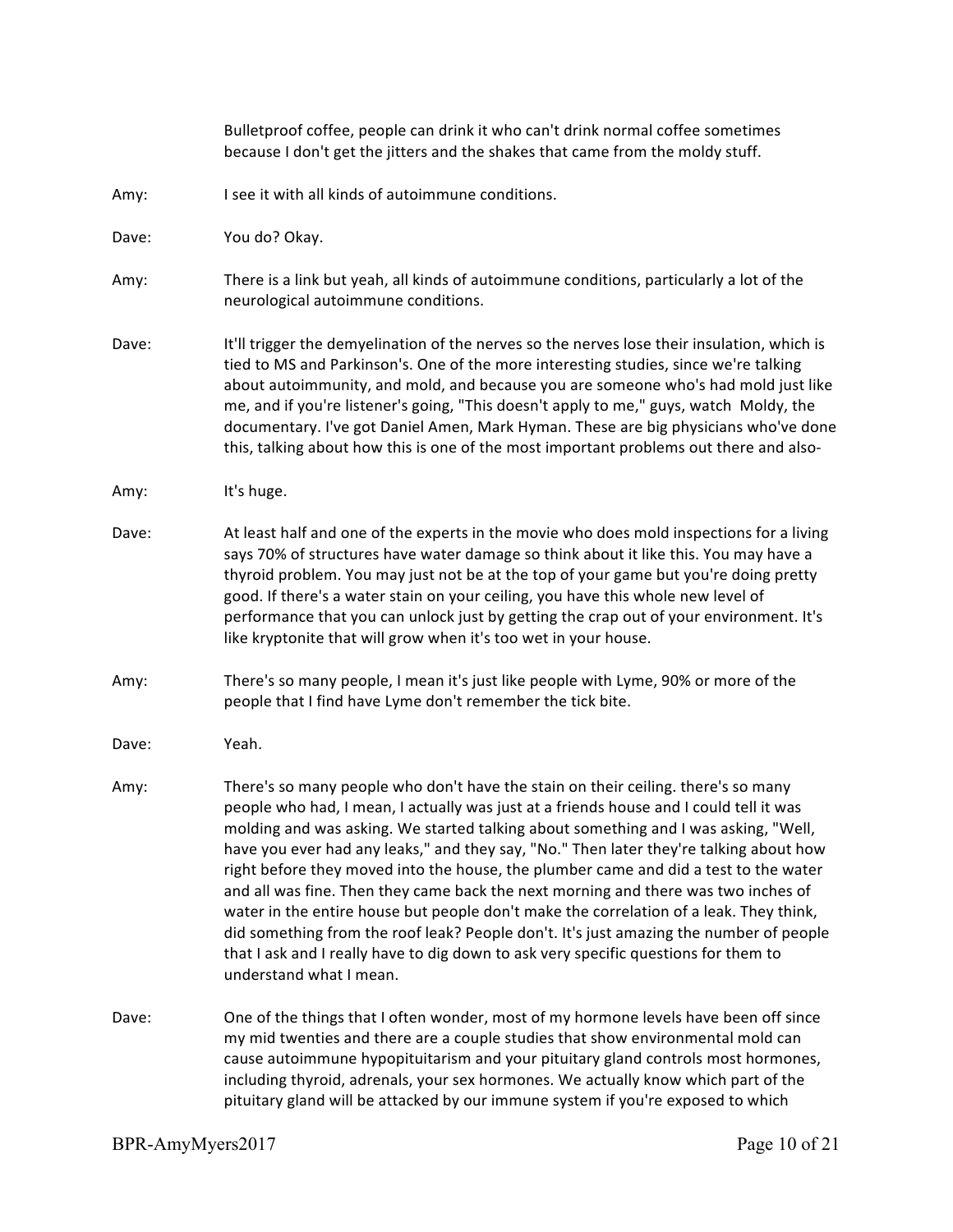|       | species of mold. It's that specific so that there's no woo-woo science about this. This is<br>just happening. It's just invisible and it's not well known. I don't want to make this a<br>podcast about mold because we're talking about a broader autoimmune thing. It's just<br>for listeners, this applies to everyone.                                                                                                                                |
|-------|-----------------------------------------------------------------------------------------------------------------------------------------------------------------------------------------------------------------------------------------------------------------------------------------------------------------------------------------------------------------------------------------------------------------------------------------------------------|
| Amy:  | Yeah, well it does apply to everyone that it is everywhere but not everybody's affected<br>by it. My husband had no symptoms whatsoever. He is, and his levels, actually we did a<br>urine test and his levels were 10 times what mine are. Immunologically at least, he was<br>able to tolerate it and not affected by it. It is present.                                                                                                                |
| Dave: | I've got to stop you for a second there.                                                                                                                                                                                                                                                                                                                                                                                                                  |
| Amy:  | Yeah.                                                                                                                                                                                                                                                                                                                                                                                                                                                     |
| Dave: | He was able to tolerate it but when you say, "And was not affected by it," his cancer risk<br>is through the roof.                                                                                                                                                                                                                                                                                                                                        |
| Amy:  | For sure. That doesn't mean-                                                                                                                                                                                                                                                                                                                                                                                                                              |
| Dave: | He was affected by it. He just didn't feel it, right?                                                                                                                                                                                                                                                                                                                                                                                                     |
| Amy:  | Right.                                                                                                                                                                                                                                                                                                                                                                                                                                                    |
| Dave: | There's a difference.                                                                                                                                                                                                                                                                                                                                                                                                                                     |
| Amy:  | Right. Right. It doesn't mean that, I mean so here's the catch 22. The work of Richie<br>Shoemaker, he'll tell you, you have to have this certain set of genes to be predisposed to<br>it, 28% of the population, yet even if you don't have the genes, just like Celiac. We're<br>seeing people with Celiac-                                                                                                                                             |
| Dave: | Yeah.                                                                                                                                                                                                                                                                                                                                                                                                                                                     |
| Amy:  | Have Celiac who don't have the genes. Even if you don't have the genes, if you're living<br>in a moldy place, that's not good. Even if you are not currently being affected by it, it<br>doesn't mean that I didn't go through detox with my husband and get him out of the<br>environment for future risk.                                                                                                                                               |
| Dave: | Yeah. Well, Dr. Shoemaker's on kind of the radical fringes.                                                                                                                                                                                                                                                                                                                                                                                               |
| Amy:  | Yeah.                                                                                                                                                                                                                                                                                                                                                                                                                                                     |
| Dave: | It's only an immune response that matters. The preponderance of evidence, I've got<br>more than 2,000 studies on the Bulletproof website, which I would call a lot. I was<br>showing that the toxins made by the mold have a set of effects that are bad for all of us<br>including cancer and a bunch of other things and the immune stuff that Shoemaker<br>focuses on really matters. I find it disingenuous to say it's only one or the other. It's a |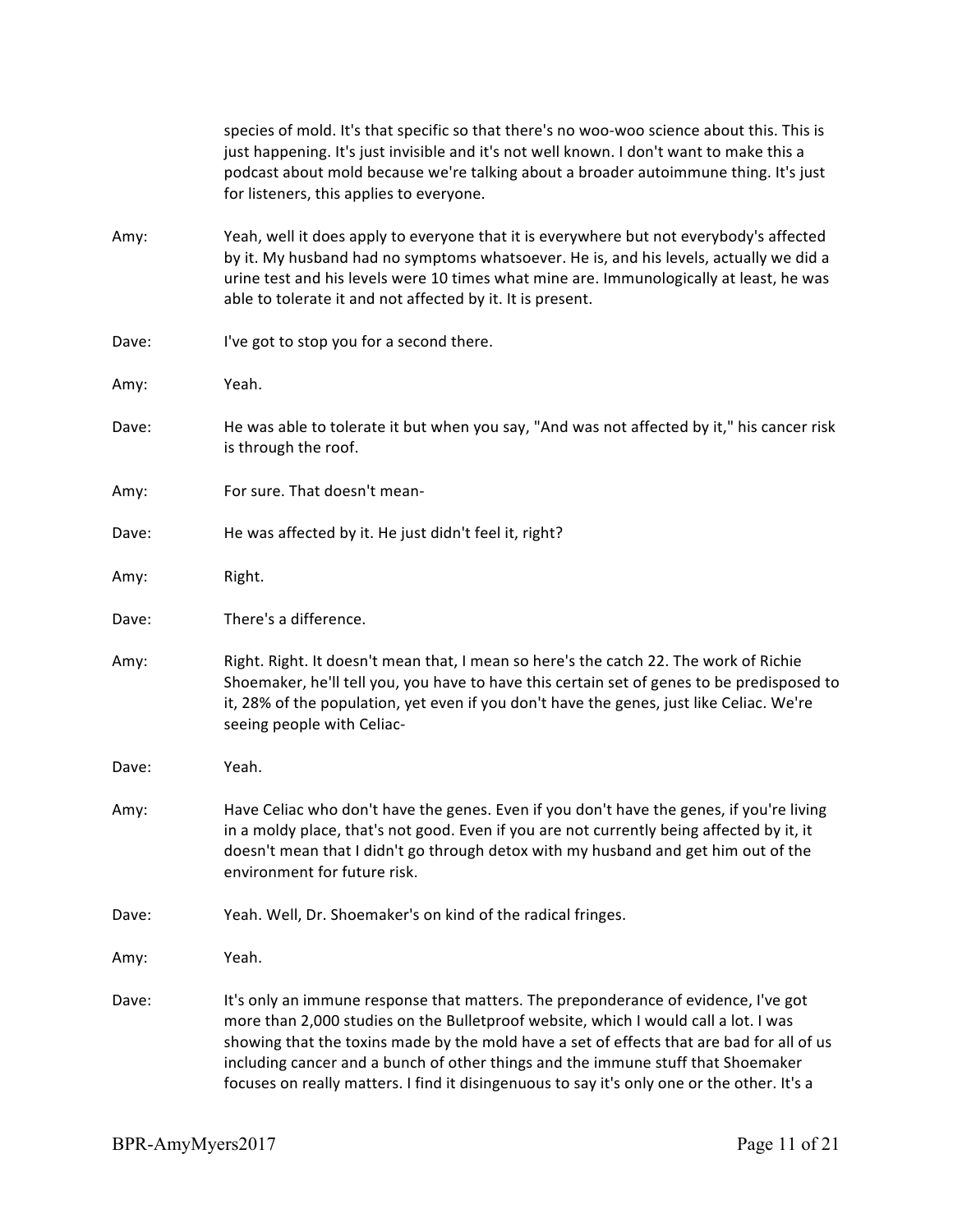|       | combination. I interview one couple in the documentary, in Mold, where they're both<br>physicians and she got sick when they moved into a moldy place.                                                                                                                                                                                                                                                                                                                                                                                                                                                                                                                                                                                                                  |
|-------|-------------------------------------------------------------------------------------------------------------------------------------------------------------------------------------------------------------------------------------------------------------------------------------------------------------------------------------------------------------------------------------------------------------------------------------------------------------------------------------------------------------------------------------------------------------------------------------------------------------------------------------------------------------------------------------------------------------------------------------------------------------------------|
| Amy:  | They're from Austin aren't they?                                                                                                                                                                                                                                                                                                                                                                                                                                                                                                                                                                                                                                                                                                                                        |
| Dave: | No, Santa Barbara.                                                                                                                                                                                                                                                                                                                                                                                                                                                                                                                                                                                                                                                                                                                                                      |
| Amy:  | Okay. There was a couple from Austin.                                                                                                                                                                                                                                                                                                                                                                                                                                                                                                                                                                                                                                                                                                                                   |
| Dave: | Yeah, this is Jeanette Hope.                                                                                                                                                                                                                                                                                                                                                                                                                                                                                                                                                                                                                                                                                                                                            |
| Amy:  | Yeah.                                                                                                                                                                                                                                                                                                                                                                                                                                                                                                                                                                                                                                                                                                                                                                   |
| Dave: | Yeah, there was a couple from Austin. That's right. But it was interesting because the<br>husband is a physician. He's like, "I've got nothing. Maybe my wife is crazy."                                                                                                                                                                                                                                                                                                                                                                                                                                                                                                                                                                                                |
| Amy:  | Right.                                                                                                                                                                                                                                                                                                                                                                                                                                                                                                                                                                                                                                                                                                                                                                  |
| Dave: | She's this doctor. She goes, "I have 42 symptoms. I must be crazy," except she had a<br>fever so she biopsied every organ in her body and eventually they realized it is an<br>environmental problem. The environment is making her weak but not him weak yet<br>when you go to those 2,000 studies about cancer and essentially every chronic illness<br>you can think of is made worse by this exposer. Her husband was at higher risk but felt<br>fine. That's the scary thing. If something knocks you out and you have like a sense of it,<br>then you're a canary and you know. But the reason you have a canary in the coal mine is<br>that it dies before everyone else but they're going to die even though they don't feel it.<br>You and me, we're canaries. |
| Amy:  | Right.                                                                                                                                                                                                                                                                                                                                                                                                                                                                                                                                                                                                                                                                                                                                                                  |
| Dave: | For everyone listening, there are things that trigger, like if someone in your house<br>suddenly just completely goes bonkers, you might want to look at the house. It doesn't<br>have to be mold. It might be many other things but it's just the environment is a major<br>trigger. As a functional medicine doctor, you're trained on that and that's what you're<br>writing about in your books rather than these are crazy people.                                                                                                                                                                                                                                                                                                                                 |
| Amy:  | Yeah. No, I see it all the time. The wife, I typically see more women than men just<br>because of autoimmunity is more present and of course the husbands kind of think their<br>wives are crazy because they're fine in the house and the wife is not. It kind of goes<br>down that path but back to your hormones going low in your 20s, when I see a young<br>man in his 20s with his thyroid, and his adrenals, and his testosterone off, certainly<br>Lyme and also toxic mold are two things that I absolutely think about.                                                                                                                                                                                                                                       |
| Dave: | I did have chronic Lyme. In fact, my wife and I started Malaise Diagnostics in the US,<br>which is a test so we could run species specific. I could run my own labs because we<br>were in a lab company but I am to the point I do not believe that there is a single case of<br>chronic Lyme without an exposure to either toxic mold or similar toxins from algae or                                                                                                                                                                                                                                                                                                                                                                                                  |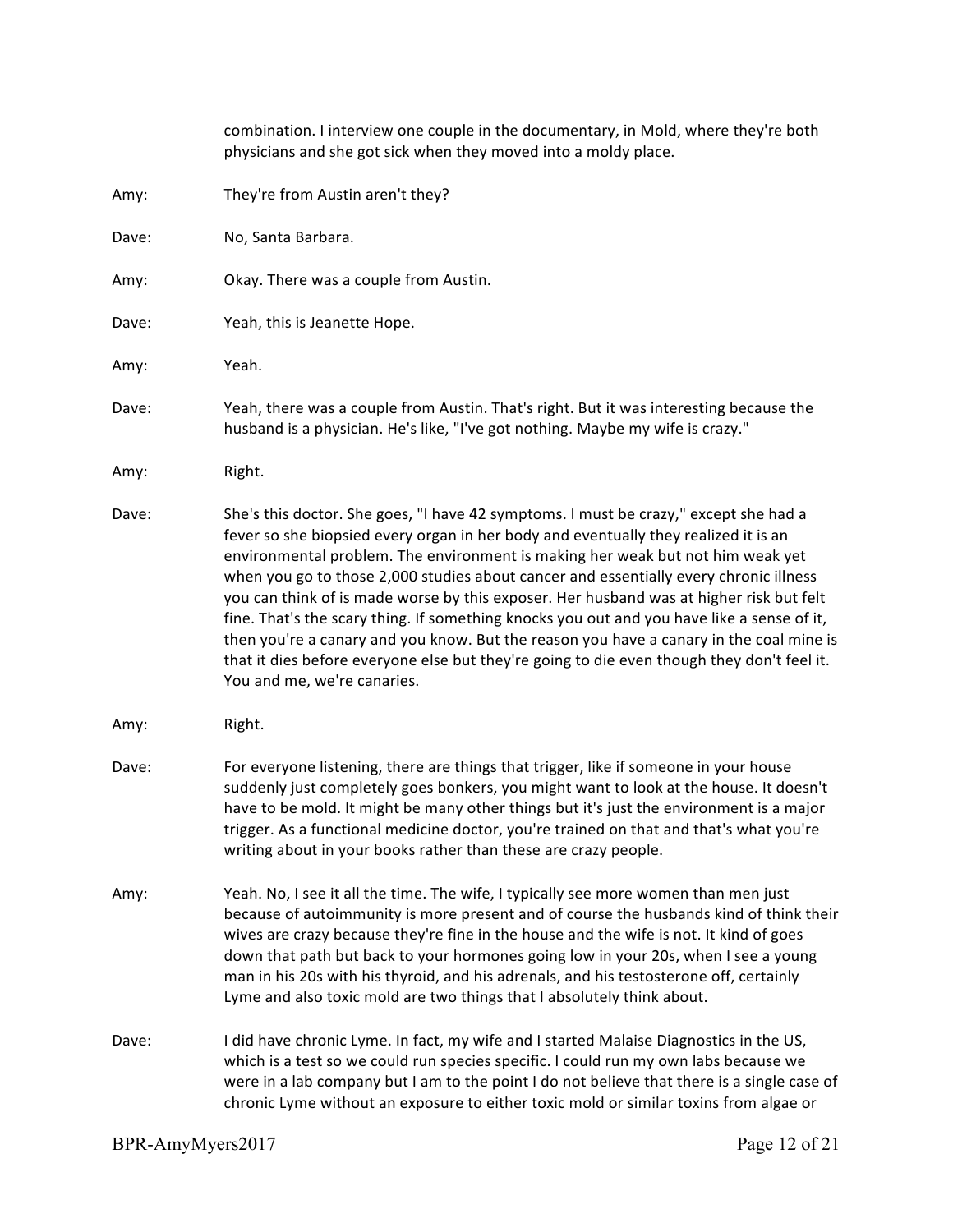|       | things like that. That's a pretty radical thing and it pisses off all the Lymeys but this is-<br>98% of people listening to this have Lyme in their pee. We can get the DNA from your<br>pee. You have Lyme. It just doesn't do anything.                                                                                                                                                                                                                                                                                                                                                                                                                                                                                                                                                      |
|-------|------------------------------------------------------------------------------------------------------------------------------------------------------------------------------------------------------------------------------------------------------------------------------------------------------------------------------------------------------------------------------------------------------------------------------------------------------------------------------------------------------------------------------------------------------------------------------------------------------------------------------------------------------------------------------------------------------------------------------------------------------------------------------------------------|
| Amy:  | Right.                                                                                                                                                                                                                                                                                                                                                                                                                                                                                                                                                                                                                                                                                                                                                                                         |
| Dave: | Then you walk into a moldy building and two days later you have chronic Lyme. This is<br>what's going on.                                                                                                                                                                                                                                                                                                                                                                                                                                                                                                                                                                                                                                                                                      |
| Amy:  | I had this conversation-                                                                                                                                                                                                                                                                                                                                                                                                                                                                                                                                                                                                                                                                                                                                                                       |
| Dave: | Do you agree?                                                                                                                                                                                                                                                                                                                                                                                                                                                                                                                                                                                                                                                                                                                                                                                  |
| Amy:  | With another functional medicine doctor because he's in the Northeast and he's talking<br>about all his Lyme patients and I'm down here talking about all my mold patients and<br>I'm like, "They're one and the same."                                                                                                                                                                                                                                                                                                                                                                                                                                                                                                                                                                        |
| Dave: | Yeah, they are.                                                                                                                                                                                                                                                                                                                                                                                                                                                                                                                                                                                                                                                                                                                                                                                |
| Amy:  | There's so much overlap.                                                                                                                                                                                                                                                                                                                                                                                                                                                                                                                                                                                                                                                                                                                                                                       |
| Dave: | Now, let's get out there, Fibromyalgia and chronic fatigue, those are mold people as far<br>as I can tell and occasionally Lyme, and occasionally mitochondrial dysfunction at a big<br>level but I would say 80-90% of those things are misdiagnosed. They're just mold illness.                                                                                                                                                                                                                                                                                                                                                                                                                                                                                                              |
| Amy:  | Yeah.                                                                                                                                                                                                                                                                                                                                                                                                                                                                                                                                                                                                                                                                                                                                                                                          |
| Dave: | Do you agree with me there?                                                                                                                                                                                                                                                                                                                                                                                                                                                                                                                                                                                                                                                                                                                                                                    |
| Amy:  | Well, I think that's huge. Thyroid, I mean some get misdiagnosed.                                                                                                                                                                                                                                                                                                                                                                                                                                                                                                                                                                                                                                                                                                                              |
| Dave: | Sure.                                                                                                                                                                                                                                                                                                                                                                                                                                                                                                                                                                                                                                                                                                                                                                                          |
| Amy:  | It's thyroid, it's hard to say but absolutely it's one of the things that I think about.                                                                                                                                                                                                                                                                                                                                                                                                                                                                                                                                                                                                                                                                                                       |
| Dave: | It's frustrating but it's also kind of enlightening because as a former 300 pound person<br>who has lived these low energy states, to be able to write a book about how to turn<br>energy back on, you don't know how to turn it back on until you know what it's like<br>when it's off and you've felt the same thing. You know how to deal with your patients<br>because you have the training of a Western physician, which is incredibly valuable and<br>you're actually qualified to treat people. I'm absolutely not. I don't treat anyone. I just<br>know how stuff works and it's like, "Maybe you should look at that." I find the most<br>effective functional medicine people are people who are trained and practiced in<br>Western medicine and got really sick so you nailed it. |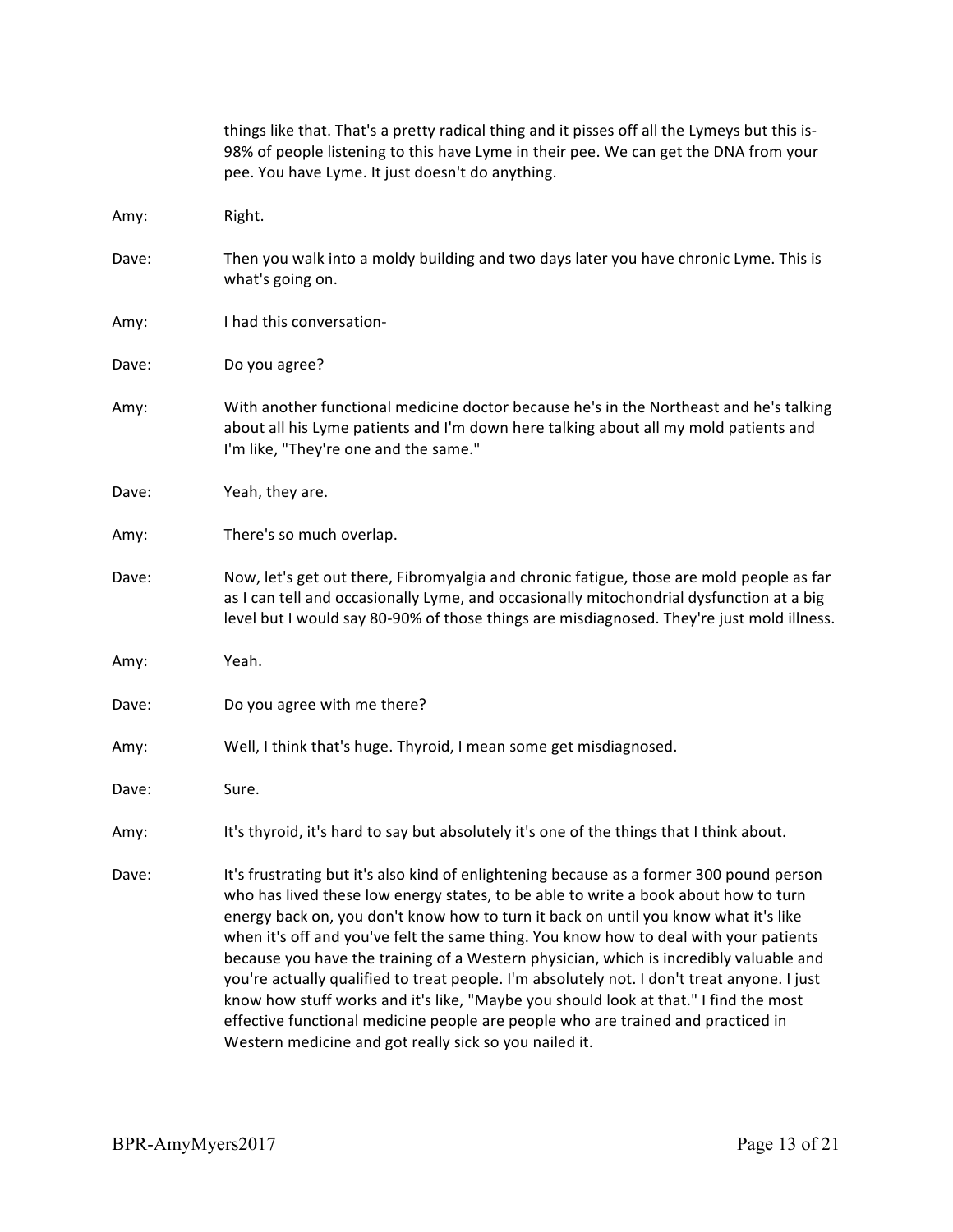| Amy:  | Yeah, unfortunately. Somebody asked me if I could have my thyroid back or be doing<br>what I'm doing and as much as this is my passion and I love helping people, I'm like, "I<br>actually would just take my thyroid back."                                                                                                                                                                                                                                                                                                                                                                                                                                                                                                                                                                                                                                                                                                  |
|-------|-------------------------------------------------------------------------------------------------------------------------------------------------------------------------------------------------------------------------------------------------------------------------------------------------------------------------------------------------------------------------------------------------------------------------------------------------------------------------------------------------------------------------------------------------------------------------------------------------------------------------------------------------------------------------------------------------------------------------------------------------------------------------------------------------------------------------------------------------------------------------------------------------------------------------------|
| Dave: | Yeah, that's a fair thought. I wouldn't-                                                                                                                                                                                                                                                                                                                                                                                                                                                                                                                                                                                                                                                                                                                                                                                                                                                                                      |
| Amy:  | Not having a thyroid is a very, you know, it regulates everything but I am here and at<br>least I made the best, you know, made some lemonade out of lemons.                                                                                                                                                                                                                                                                                                                                                                                                                                                                                                                                                                                                                                                                                                                                                                  |
| Dave: | Give us 10 years, we'll grow you a new one. We'll 3D print it, stick it right back in. You<br>won't even miss it. You may not believe me but you can bet on it. I'm looking at the rate<br>of change. It's the coolest time ever to be alive. We're gaining more control and more<br>understanding of these systems than we ever have had, even though you might have to<br>go to Mexico to do it.                                                                                                                                                                                                                                                                                                                                                                                                                                                                                                                            |
| Amy:  | Yeah.                                                                                                                                                                                                                                                                                                                                                                                                                                                                                                                                                                                                                                                                                                                                                                                                                                                                                                                         |
| Dave: | Now, let's talk some more about autoimmunity because-                                                                                                                                                                                                                                                                                                                                                                                                                                                                                                                                                                                                                                                                                                                                                                                                                                                                         |
| Amy:  | Sure.                                                                                                                                                                                                                                                                                                                                                                                                                                                                                                                                                                                                                                                                                                                                                                                                                                                                                                                         |
| Dave: | Probably I'm guessing half of listeners know they have something going on. Maybe less<br>than that. For the rest of us there are things that are risks because even if you don't<br>have this, you don't want to do things that are going to stupidly increase your odds of<br>getting an autoimmune condition. You think, "I'm doing fine," and then all of a sudden<br>you get fired, your house burns down, stress goes up, a tick bites you, and then you go<br>into a toxic mold cave somewhere. All of a sudden you're like, "Damn, now I understand<br>what that crazy Asprey guy was talking about." The idea is minimize but don't be<br>obsessive about removing triggers here. Let's talk about gluten. My take is gluten<br>doesn't have a place in your diet if you want to live a highly functional long life. You<br>might not feel it but it's never the best food you could get. What's your take on gluten? |
| Amy:  | 100% agree. I am so black or white about it.                                                                                                                                                                                                                                                                                                                                                                                                                                                                                                                                                                                                                                                                                                                                                                                                                                                                                  |
| Dave: | What about people who have zero Celiac, zero autoimmune stuff, they eat it and they<br>feel great?                                                                                                                                                                                                                                                                                                                                                                                                                                                                                                                                                                                                                                                                                                                                                                                                                            |
| Amy:  | I just feel like the way, you know, one, if it's not organic then it has Roundup on it, which<br>we know-                                                                                                                                                                                                                                                                                                                                                                                                                                                                                                                                                                                                                                                                                                                                                                                                                     |
| Dave: | Of course.                                                                                                                                                                                                                                                                                                                                                                                                                                                                                                                                                                                                                                                                                                                                                                                                                                                                                                                    |
| Amy:  | Leads to leaky gut. It's, for the most part, processed and so it's refined and dealing with<br>your blood sugar. I just feel like it's just not a good food. It's, like you said, even those<br>people who don't have a problem with it, the way that we've hybridized it, it has more<br>gluten in it. It's being sprayed with Roundup. It's just there's nothing really good about it<br>and there's not a lot of nutrients in it.                                                                                                                                                                                                                                                                                                                                                                                                                                                                                          |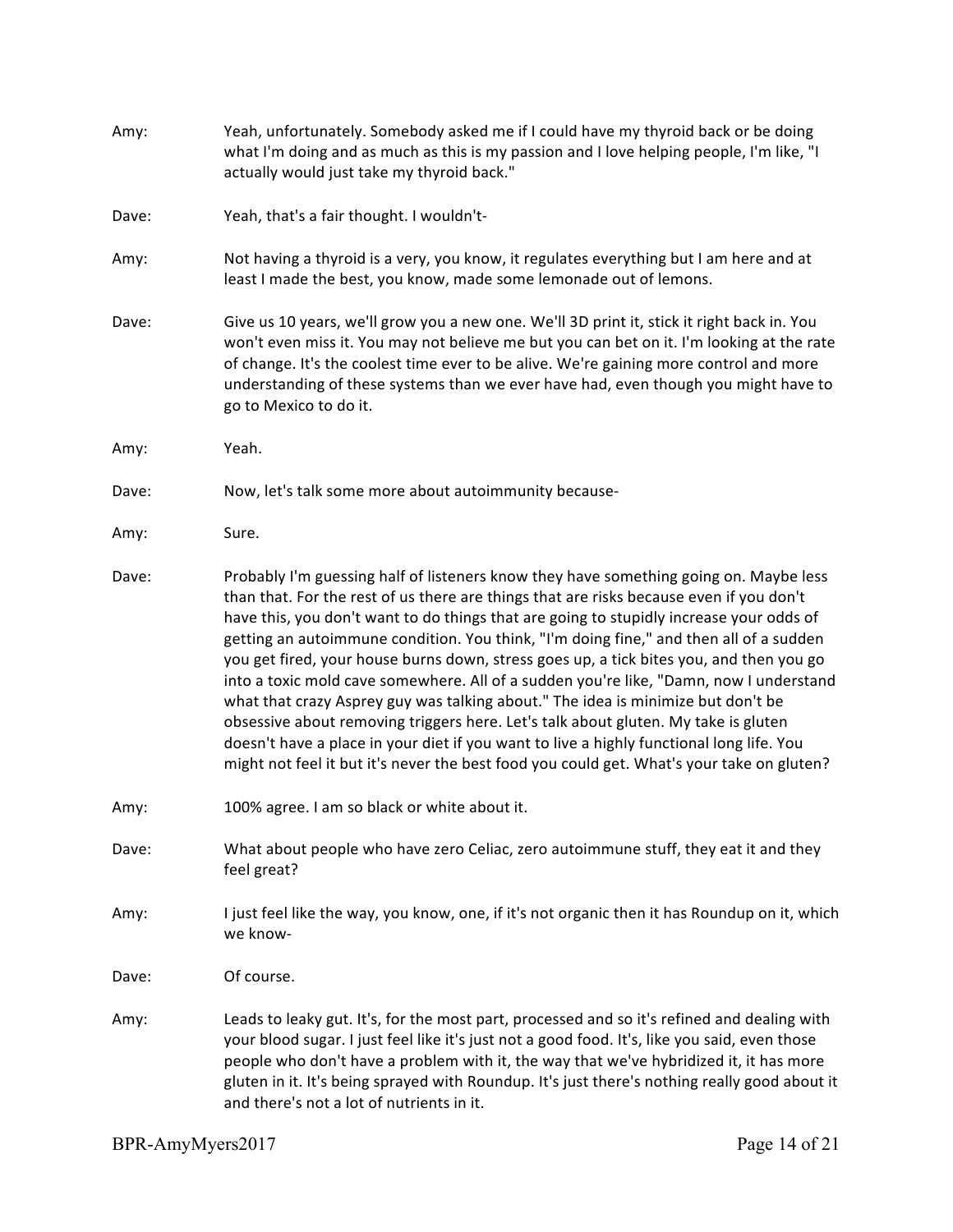- Dave: There's also this problem and I follow on the agricultural side, there's global mycotoxin incident maps.
- Amy: Yeah.
- Dave: Different countries have different species in different amounts. There is no crop of grain that is not substantially contaminated with mold. The longer it's stored, the worse it gets and we tend to feed the worst of it industrial cows and then we eat the rest of it. But depending on how it was stored, whether it was in a bulk bin, the batch of wheat you're getting has a very substantial chance of containing [trichostathines 00:32:52] and all these other things that directly effect mitochondrial function and for some people you're really going to, like it tears up your gut. 85% of people with Crohn's disease have higher than normal levels of aflatoxin in their blood. There's all these pieces to it so eating foods that are likely to be sprayed by us with our poisons and fungus makes more of its poison, it's just not a wise food choice.
- Amy: Now, can you tell if you eat, I mean, I know obviously you're eating mostly grass fed or whatnot but if you travel like I do and there are just situations where you can't, can you tell when you eat meat somewhere that has been fed conventional grains?
- Dave: Yeah, I don't eat conventional meat on purpose anywhere but sometimes they lie to you at restaurants. Yeah, I can feel it. There's all sorts of things like I get an inflammatory response from it. I actually can feel it in the tartar build up in the back of my teeth. I don't get any tartar on my teeth but your kidney's get stressed when they get the toxins like that and then that changes the deposition of minerals in your mouth from these two ducts under your tongue. All right people, I told you I was an event correlation machine. This is repeatable. I can tell you which joints are going to get sore if I'm eating conventional meat.

The bottom line is I don't want to do that because I think it's bad for the animal, it's bad for the planet, it's bad for the soil. There's an ethical thing to it but also I don't like feeling that way. I just like my brain working effortlessly and I like my body to not have any pain at all and to be able to just focus, and never lose my train of thought, and never open the fridge and try and remember why. I just never had that when I was fat and when things weren't working well. I'll do just about anything to stay in that state. I'll be at a restaurant, I'll say give me a bowl of your steamed non-organic veggies if that's the lowest harmed food and I'll just be a vegetarian for a meal versus I was hungry so I ate the nice looking steak that made me inflamed the next day. Maybe I'm radical there but I'm cool with that. What about you? Can you tell?

Amy: No, that I can't tell.

Dave: Okay.

Amy: I can definitely tell dairy, gluten, sugar, corn so I will, I mean we obviously eat everything organic in our house and we take snacks when we're traveling and things like that but I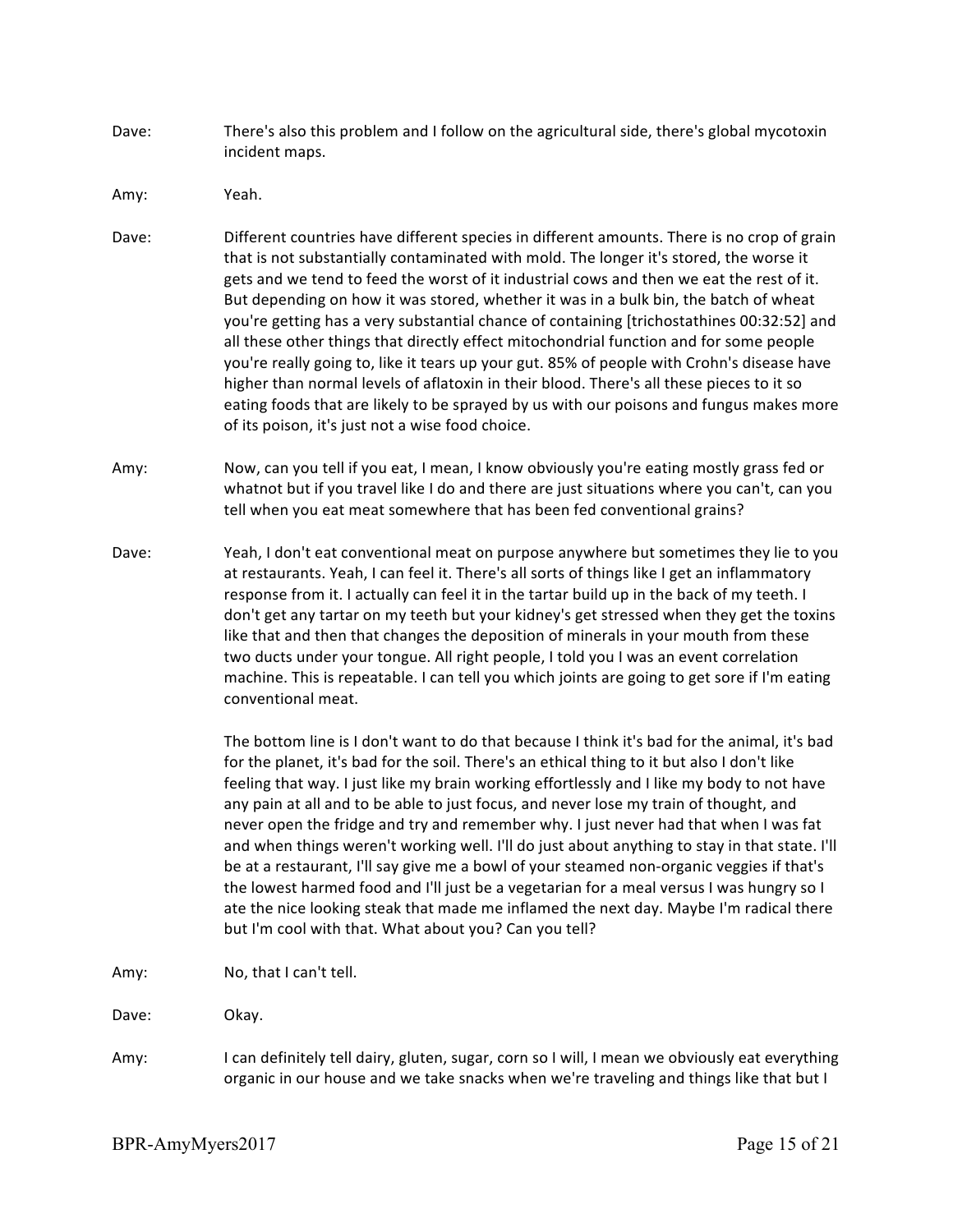|       | was just, my dad was in ICU for a week and I was out of town and had to eat in<br>restaurants.                                                                                                                                                                                                                                                                                                                                                                                                                                                                                                                                                                                                                                                                                                                                                  |
|-------|-------------------------------------------------------------------------------------------------------------------------------------------------------------------------------------------------------------------------------------------------------------------------------------------------------------------------------------------------------------------------------------------------------------------------------------------------------------------------------------------------------------------------------------------------------------------------------------------------------------------------------------------------------------------------------------------------------------------------------------------------------------------------------------------------------------------------------------------------|
| Dave: | Wow.                                                                                                                                                                                                                                                                                                                                                                                                                                                                                                                                                                                                                                                                                                                                                                                                                                            |
| Amy:  | You do the best that you can. Obviously if I felt that way, I would make a different<br>decision but since I don't get those symptoms, my philosophy is trying to control your<br>environment in your environment. Then when you're out, making the best choices you<br>can and not freaking out over it because the stress of freaking out over it is-                                                                                                                                                                                                                                                                                                                                                                                                                                                                                         |
| Dave: | It's worse.                                                                                                                                                                                                                                                                                                                                                                                                                                                                                                                                                                                                                                                                                                                                                                                                                                     |
| Amy:  | Yeah.                                                                                                                                                                                                                                                                                                                                                                                                                                                                                                                                                                                                                                                                                                                                                                                                                                           |
| Dave: | People can get orthorexic on stuff like that and that's scary. Orthorexia is almost like<br>anorexia. It's this idea that you have an emotional shame, or a guilt, or a fear response<br>when you eat foods that aren't perfect. That's why the Bulletproof diet's a spectrum so<br>that you're like, this is how you gracefully degrade so if you're not going to get grass-fed<br>beef, fine I'll get the fish or I'll go to vegetables. The other thing that I do, and I'm<br>curious if you do this, I use the Bulletproof Activated Charcoal when I go out to<br>restaurants because there's always crap in the food that I didn't want. The charcoal<br>tends to bind the toxins in the gut. It's sort of, when I do that with conventional beef,<br>I'm way more normal the next morning. Do you bother with that or do you not need to? |
| Amy:  | Well, I don't do it for the reason of the food. I do it more of most of the places that I<br>travel are moldy so I'll either use your charcoal or a product called GI Detox that has<br>both the clay and a charcoal in it and that seems to do, as well as a lot of glutathione is<br>magic for me. That's one of the things that turned my brain back on and that's why I<br>make it.                                                                                                                                                                                                                                                                                                                                                                                                                                                         |
| Dave: | Yeah. I'm assuming you do intravenous?                                                                                                                                                                                                                                                                                                                                                                                                                                                                                                                                                                                                                                                                                                                                                                                                          |
| Amy:  | Actually we have one, an acetylated one that I feel works really well with patients. I've<br>had just incredible results with it so most, 80% or so of my patients fly in from out of<br>town so we don't do a lot of IV's in my clinic because people aren't here to be receiving<br>IV's. They basically come for the first visit and then do everything else by phone.                                                                                                                                                                                                                                                                                                                                                                                                                                                                       |
| Dave: | Okay, cool. That makes good sense. You do talk about nutrient deficiency is linked to<br>autoimmunity. What are these nutrient deficiencies that you've looked at? There's a<br>high correlation, by the way, with the Bulletproof, just general stay well so I was pleased<br>but just walk through your list of six.                                                                                                                                                                                                                                                                                                                                                                                                                                                                                                                          |
| Amy:  | Yeah, so I think that you're also probably looking at, in reference to the thyroid-                                                                                                                                                                                                                                                                                                                                                                                                                                                                                                                                                                                                                                                                                                                                                             |
| Dave: | Yeah.                                                                                                                                                                                                                                                                                                                                                                                                                                                                                                                                                                                                                                                                                                                                                                                                                                           |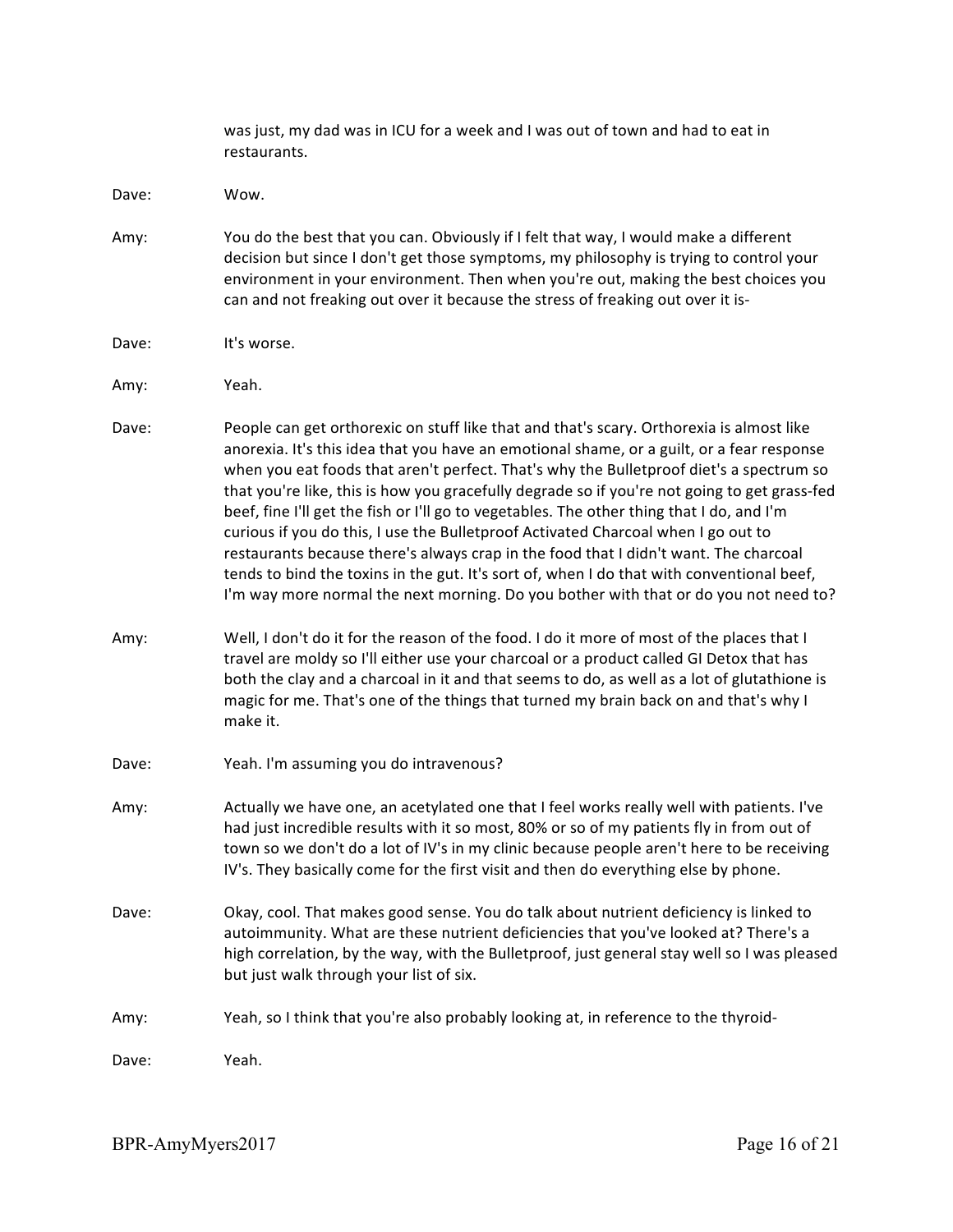| Amy:  | Vitamin A is a big one for people and immune as well. Iodine, there's a whole iodine<br>controversy with they thyroid if you want to talk about that. Zinc, selenium, B vitamins,<br>a lot of people, as we mentioned earlier, have MTHFR methylation issues. Even if they're<br>getting enough, they're not able to necessarily utilize it. Am I missing something?<br>Magnesium's typically there as well. |
|-------|--------------------------------------------------------------------------------------------------------------------------------------------------------------------------------------------------------------------------------------------------------------------------------------------------------------------------------------------------------------------------------------------------------------|
| Dave: | Vitamin D.                                                                                                                                                                                                                                                                                                                                                                                                   |
| Amy:  | Vitamin D, yeah, of course.                                                                                                                                                                                                                                                                                                                                                                                  |
| Dave: | Awesome. That's a fantastic list. Yeah, actually let's talk about the B vitamin, a thing<br>with [crosstalk 00:38:17]                                                                                                                                                                                                                                                                                        |
| Amy:  | B vitamin or iodine?                                                                                                                                                                                                                                                                                                                                                                                         |
| Dave: | Actually let's talk about iodine. What you're talking about there is, there is a group of<br>people who say that if you have autoimmune problems you shouldn't take iodine. But I<br>manufacture an iodine supplement from kelp. I take iodine and I have autoimmune<br>conditions. You can kind of guess where I am on this argument. What's your take on<br>taking iodine?                                 |
| Amy:  | Yeah, for sure and I have a section in the book about this. How much do you take,<br>roughly?                                                                                                                                                                                                                                                                                                                |
| Dave: | Well, my supplements are the 150 micrograms.                                                                                                                                                                                                                                                                                                                                                                 |
| Amy:  | Yeah.                                                                                                                                                                                                                                                                                                                                                                                                        |
| Dave: | Relatively conservative but for a while I did the Brownstein 15 milligram protocol.                                                                                                                                                                                                                                                                                                                          |
| Amy:  | Okay.                                                                                                                                                                                                                                                                                                                                                                                                        |
| Dave: | I did just fine.                                                                                                                                                                                                                                                                                                                                                                                             |
| Amy:  | Yeah.                                                                                                                                                                                                                                                                                                                                                                                                        |
| Dave: | Just for people listening, 15 milligrams of iodine, there's a technical term for it which is, I<br>don't want to swear to much but technically that's called a shitload.                                                                                                                                                                                                                                     |
| Amy:  | Yeah.                                                                                                                                                                                                                                                                                                                                                                                                        |
| Dave: | You take a very high dose of the stuff and I wouldn't recommend that you start there. If<br>you're going to play at those levels, you need to do a lot of research but at a low<br>supplemental level, it seems safe. But you might totally recommend some other thing.                                                                                                                                      |
| Amy:  | No.                                                                                                                                                                                                                                                                                                                                                                                                          |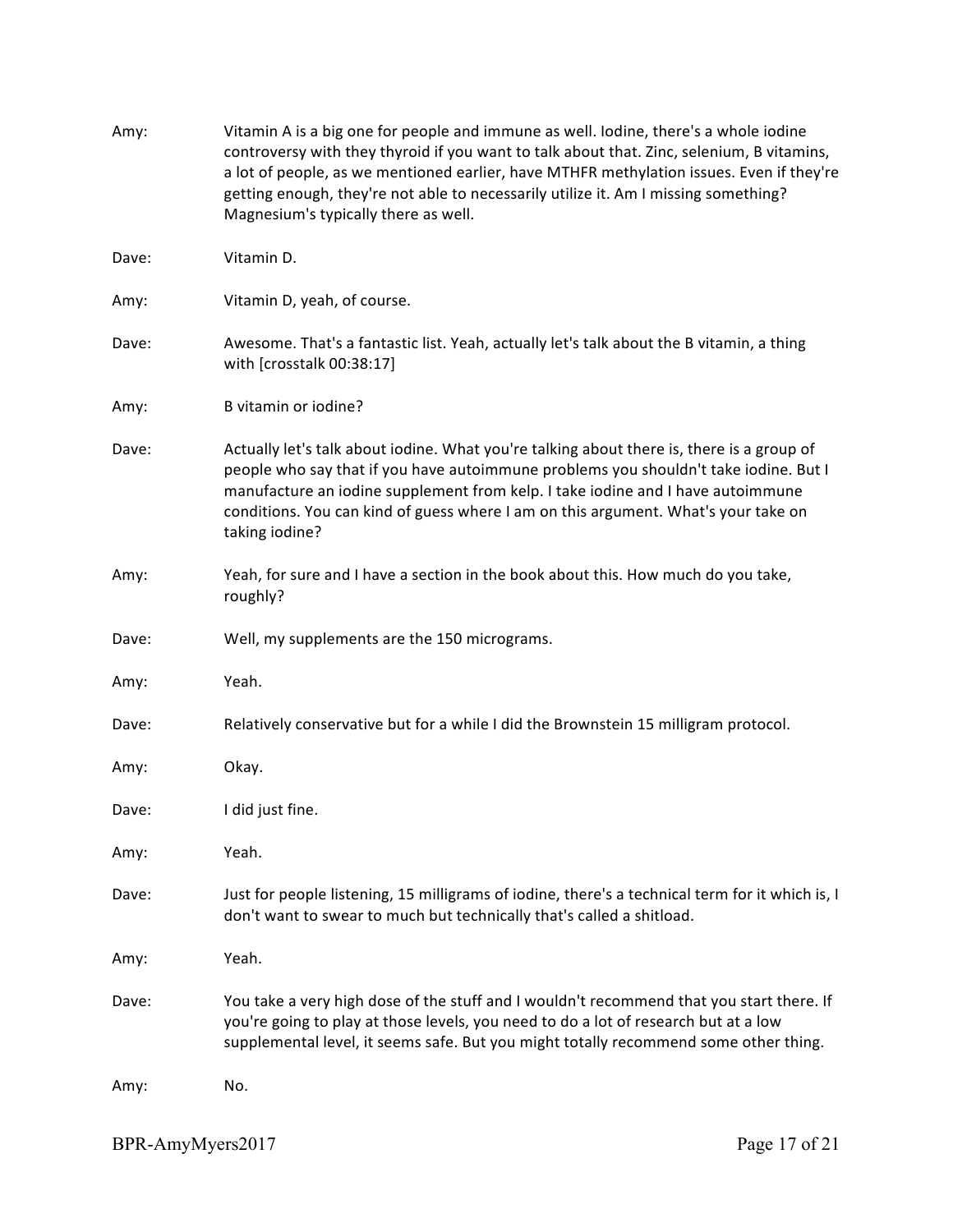- Dave: I have no idea what your thoughts are.
- Amy: In the book, you know I formulated a multi-vitamin to go along with my program for the thyroid book and I have 300 micrograms of iodine. I feel that we are iodine deficient.

Dave: Yeah.

Amy: Then you add in all the other halides, the bromides, chloride, and fluoride and we're really deficient. Really, it's kind of replacing back. Now, what you were talking about, the Brownstein, there's something called lodoral that's 25 milligrams, which is a thousand fold what I'm recommending. Some people even take up to 50 milligrams. Now, I don't personally subscribe to that with people. I've taken those high levels but I also don't have a thyroid, just more for breast health and stuff. I, like you, pretty much try everything on myself just to see what in the world is going to happen before I start giving it to other people. I've never prescribed that to patients. Just being a physician, I didn't feel that, that was prudent.

> I've had 50% of the people who've come in from somewhere else on that swear it cured them and 50% of the people come in and swear it is what ruined their thyroid. For me, I think the jury's out. If you're going to do something like that, you really need to be working with a practitioner that really gets it and is following you and monitoring you. I think taking it in the microgram dosages, most everybody should be doing that. I've never seen anybody react to iodine at those levels.

- Dave: It's such a fundamental part of the way our enzymes work. You've got to have some of it. The other interesting thing about iodine, which is maybe less autoimmune, it's an old trick but when women have really painful, tender breasts from fibrocystic breast disease especially, you can paint iodine on the breasts, the Lugol's iodine solution and sometimes within minutes the pain goes away. It's kind of ridiculous how sometimes your body is just begging for it.
- Amy: There's a whole theory out there about breast cancer and iodine right? I mean there's a lot less breast cancer in Japan and is that because they're eating less meat, they're eating more soy? Is it because they have a much more iodine rich diet? Our thyroid is the place that takes up most of our iodine or has most but then our breast tissue and our ovaries are the other areas and testes in a male where they're the most iodine receptors.
- Dave: The other place that a country doctor would paint iodine would be around the vagina for the same reason and for treating all sorts of strange conditions there but I've never heard of putting iodine on the scrotum. Is that also something that's done? I didn't know there were receptors down there. I'm going to have to try it tonight.

Amy: Yeah, I don't know.

Dave: I'm going to have to dip the boys.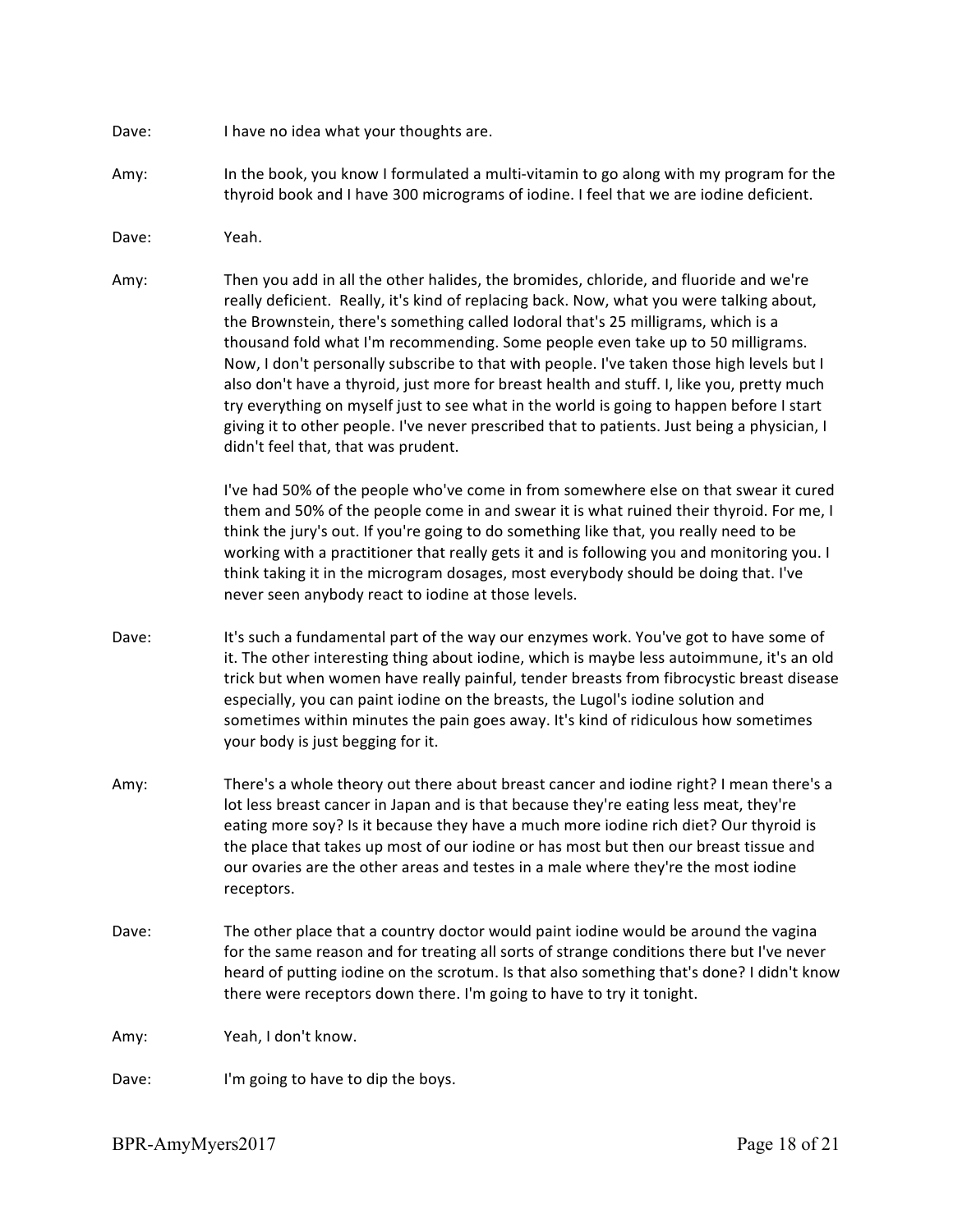| Amy:  | Check it out. Let us know.                                                                                                                                                                                                                                                                                                                                                                                                                                                                                                                                                                                                                                           |
|-------|----------------------------------------------------------------------------------------------------------------------------------------------------------------------------------------------------------------------------------------------------------------------------------------------------------------------------------------------------------------------------------------------------------------------------------------------------------------------------------------------------------------------------------------------------------------------------------------------------------------------------------------------------------------------|
| Dave: | I didn't think we-                                                                                                                                                                                                                                                                                                                                                                                                                                                                                                                                                                                                                                                   |
| Amy:  | I was going to say something about well, blue balls but-                                                                                                                                                                                                                                                                                                                                                                                                                                                                                                                                                                                                             |
| Dave: | Yeah, different colors, you know?                                                                                                                                                                                                                                                                                                                                                                                                                                                                                                                                                                                                                                    |
| Amy:  | And you went from blue but yeah, purple balls.                                                                                                                                                                                                                                                                                                                                                                                                                                                                                                                                                                                                                       |
| Dave: | If there's a way to get like a rainbow of colors, there'll be unicorn balls.                                                                                                                                                                                                                                                                                                                                                                                                                                                                                                                                                                                         |
| Amy:  | Yeah.                                                                                                                                                                                                                                                                                                                                                                                                                                                                                                                                                                                                                                                                |
| Dave: | That's perfect then. I'll use some kale when I'm done.                                                                                                                                                                                                                                                                                                                                                                                                                                                                                                                                                                                                               |
| Amy:  | Yeah.                                                                                                                                                                                                                                                                                                                                                                                                                                                                                                                                                                                                                                                                |
| Dave: | Now, would you describe what's going on with thyroid as an epidemic at this point? It<br>almost feels like so many people have it that it's like an undiagnosed thing happening.                                                                                                                                                                                                                                                                                                                                                                                                                                                                                     |
| Amy:  | Yeah.                                                                                                                                                                                                                                                                                                                                                                                                                                                                                                                                                                                                                                                                |
| Dave: | Is that an overblown statement?                                                                                                                                                                                                                                                                                                                                                                                                                                                                                                                                                                                                                                      |
| Amy:  | I don't think so. I think autoimmunity in general could basically be considered an<br>epidemic and certainly thyroid. Within autoimmunity, thyroid is the most popular, so to<br>speak, autoimmune disease but we've increased the number of people with<br>autoimmune disease by three-fold in the last 50 years. I remember when I was little<br>there was like one person or family friend that had something and it was, I remember<br>hearing Lupus, and it was this really horrible, terrible disease. Now it's like everywhere<br>you turn somebody, you know? You know five people with some sort of autoimmune<br>condition when you ask about the thyroid. |
|       | I remember when I was traveling actually for filming something for our PBS special. The<br>woman at the desk at the hotel was super, super kind to me so I ran out to a Barnes and<br>Noble and I thought, "Well, is this weird to buy her this thyroid book," but then I<br>thought it was a nice gesture to give her a copy of my book but I didn't have one with<br>me. Of course I hand it to her and thought it was going to be awkward and she's like,<br>"Oh, I just got diagnosed with thyroid. This is perfect." How many people do you run<br>into that tell you that, the random person behind the counter with their thyroid<br>dysfunction?             |
| Dave: | Right. You just don't know but you see it sometimes and it's kind of sad. It's the same<br>thing though, if you see a person who's 300 pounds, like I used to be, sitting in a<br>restaurant obviously trying to eat healthy, loading up the pasta and you're just like,<br>"Ugh!" You want to say something but either they're interested or they're not                                                                                                                                                                                                                                                                                                            |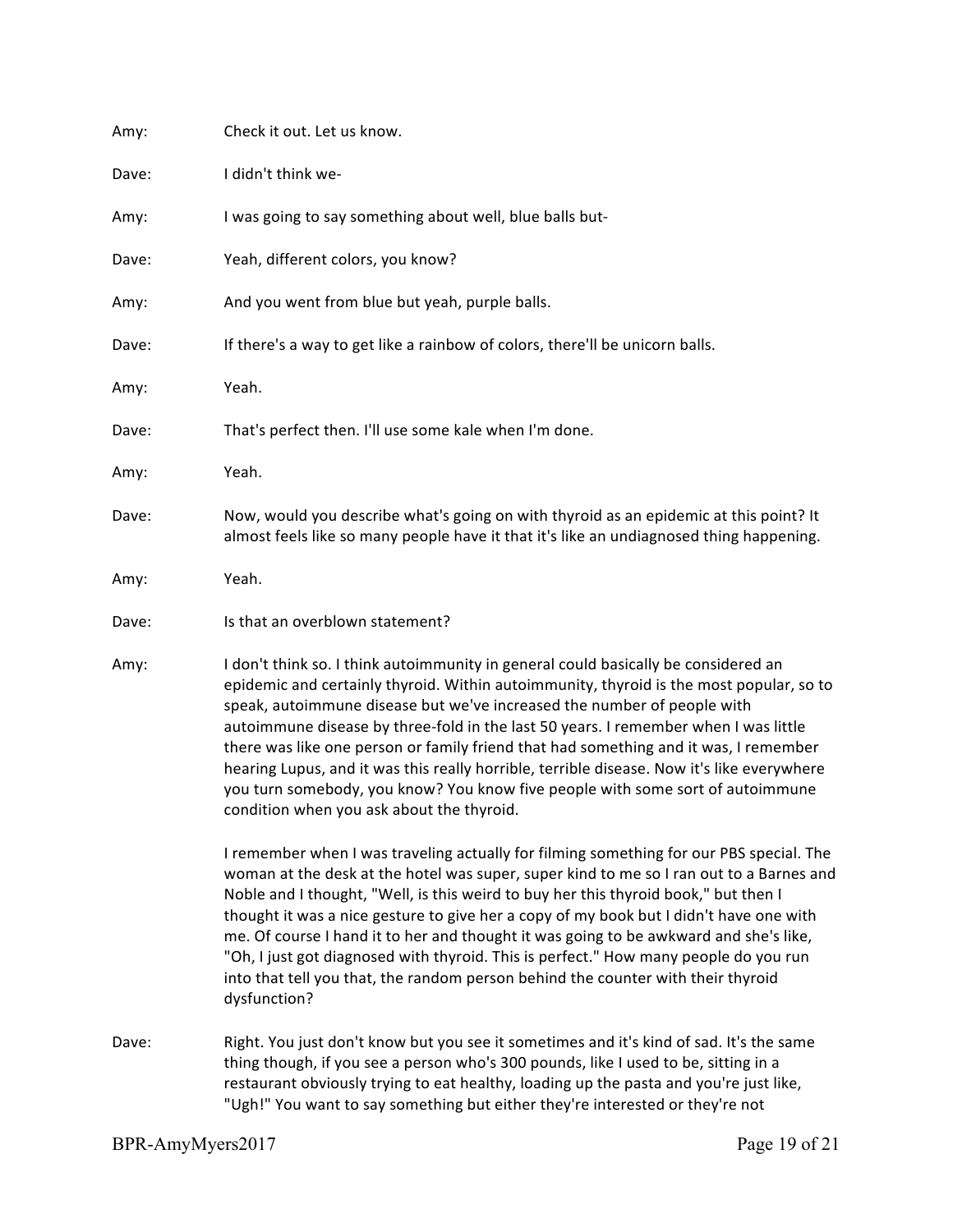interested. I usually don't say anything unless they ask, right? I might just drop a crumb and if they're interested otherwise I don't want to be that guy who like walks around and tells people, "You have mold! You should stop eating gluten!" Amy: I know. It's so hard but being a doctor and being somebody who went into profession to help-Dave: Yeah. Amy: What I did is I had my staff, I had basically instead of business cards made I have one card that's the cover of one of my books and the other side is the cover of the other book because I'll see people with vitiligo or psoriasis or something and I don't want them to think that if I give them a business card that I'm soliciting them to come see me as a patient because I'm not. I have plenty of patients. It's more I want to offer them help so I found now that I have these cards with just the book on it, that people are much- they're receptive usually. I was at Target the other day and this woman had the most horrific rash and I could tell she was so uncomfortable. I just said, "Look, I know this is kind of awkward. I hope you don't mind but I noticed your rash and one of these books might be really helpful for you." She was so appreciative because she was like, "Yeah, I'm at my wits end. All they want to do is give me creams at my doctors and I've really started exploring other things." I've found most people are really appreciative if you approach it in that kind of way. But I hear you. It's a weird thing where you want to help somebody but not- It's also kind of invasive to say something. Dave: Yeah, and you don't want to trigger people. Any time you're dealing with food, it's a survival thing. Amy: Yeah. Dave: Because if you don't have food, you die and anytime you're dealing with almost any medical thing at a really core level there's fear of death involved so people act in the weirdest ways. I'm always like, "Look, if you're interested, cool. If not, you're going to do what you're going to do and I'm going to be okay with that." Amy: Yeah. Dave: But it took me a while to get there. Well, I appreciate you sharing what you know about thyroid. Tell me the titles of your books again. Amy: The Autoimmune Solution and The Thyroid Connection. Dave: Awesome. These are definitely useful books for if you're listening and this whole conversations been up your alley. These are books you totally want to read. All right Amy, if someone came to you tomorrow and said, "I want to perform better at everything I do in my life. Not just my job, not just my sport but just at everything. What are the three most important pieces of advice you'd have for me?" What would you tell them?